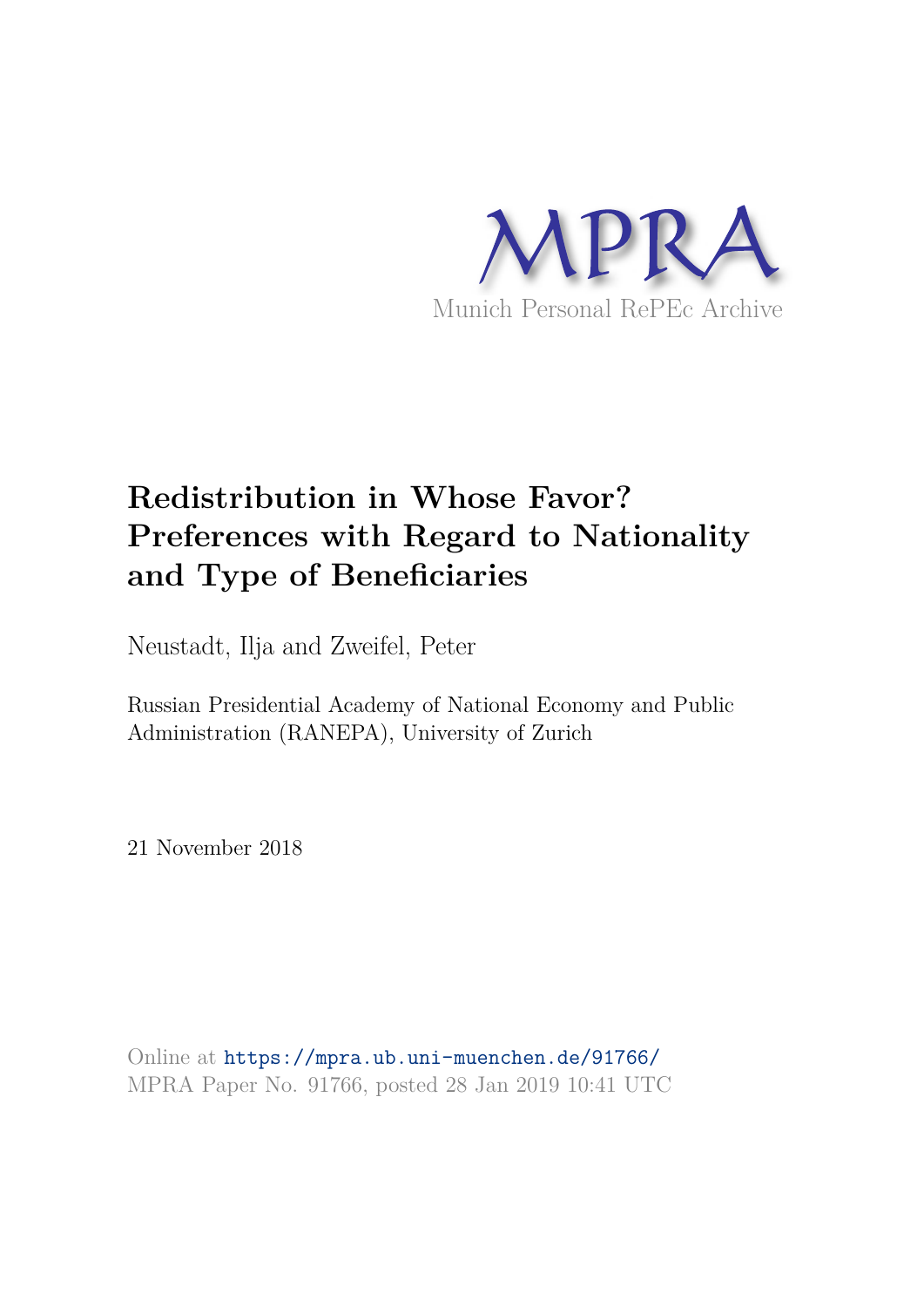# Redistribution in Whose Favor? Preferences with Regard to Nationality and Type of Beneficiaries<sup>∗</sup>

Ilja Neustadt† and Peter Zweifel‡

November 21, 2018

#### Abstract

In this paper, we elicit preferences for the allocation of income redistribution to different uses through a Discrete Choice Experiment performed with a representative sample of Swiss citizens. The total desired amount of income redistribution is estimated as a share of disposable income. Further, we estimate marginal willingness-topay values for recipients' nationalities (Swiss, citizens of western European countries, citizens of other countries) as well as their types (old-age pensioners, people with ill health, the unemployed, working poor, and families with children). Swiss citizens are found to have a positive willingness to pay for a reallocation of social expenditure in favor of themselves or Western European citizens to the detriment of citizens of other countries, who are perceived to be culturally distant.

Keywords: Income redistribution, preferences, willingness to pay, discrete choice experiments, conjoint analysis, social status, immigration debate, insurance motive.

JEL classification: C35, C93, D63, H29

<sup>∗</sup>The authors gratefully acknowledge financial support from the Swiss National Science Foundation (SNF) under Project no. 100012-116398. They received helpful comments from Ilpo Kauppinen and the participants in the European Public Choice Society Annual Meeting 2017 (Budapest, Hungary, 19-22 April 2017).

<sup>†</sup>Corresponding author: School of Public Policy, RANEPA, Moscow, E-mail: ilja.neustadt@gmail.com ‡Emeritus, University of Zurich, Department of Economics, E-mail: peter.zweifel@uzh.ch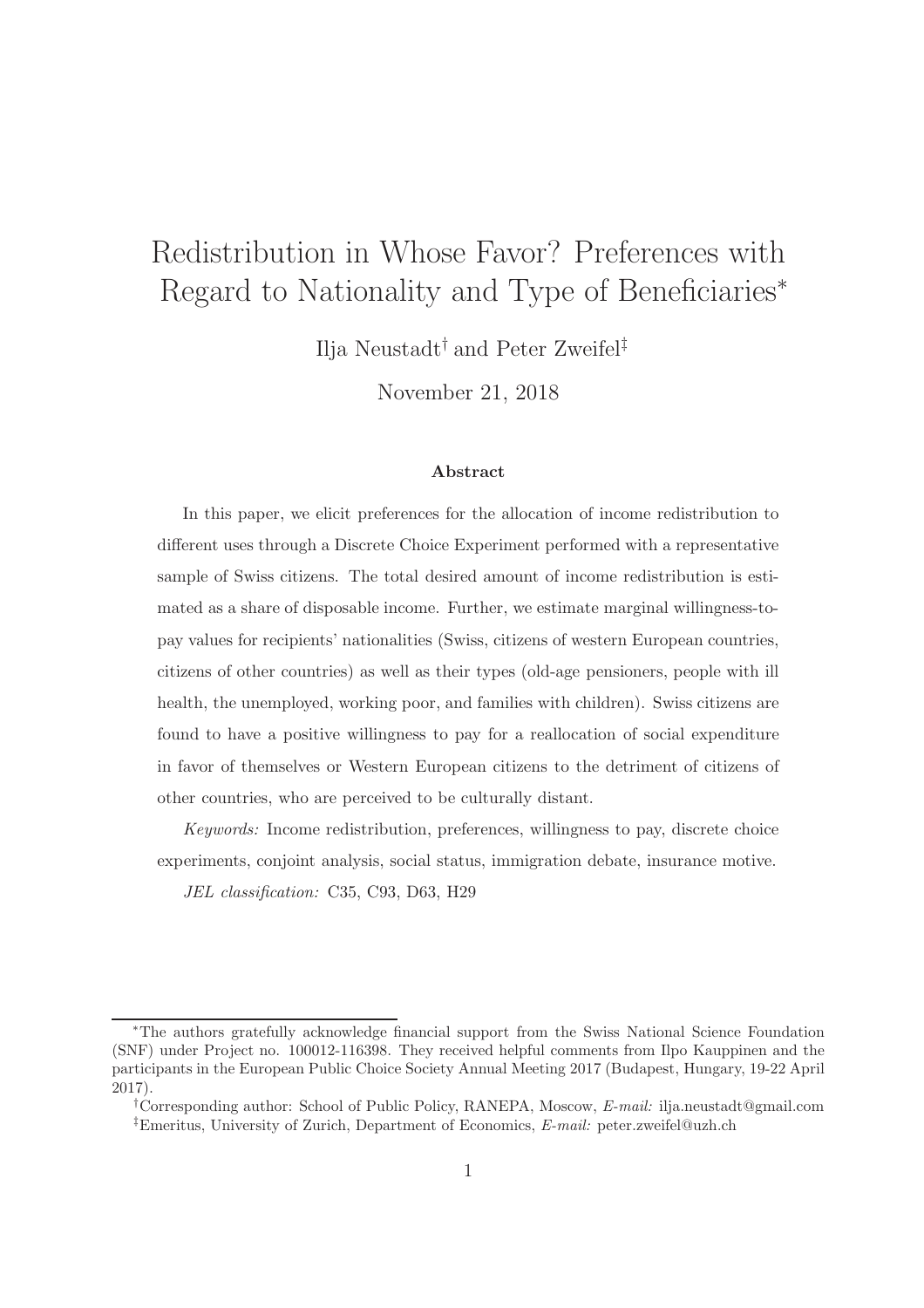### 1 Introduction

Recently, there has been a great deal of research into the demand for redistribution and its determinants. However, this research focuses on preferences for the total amount of redistribution and its economic, institutional, and behavioral determinants while neglecting preferences for the composition of the redistributive budget. Some recent examples are Alesina and La Ferrara (2005), Alesina and Giuliano (2010), Neustadt and Zweifel (2009), and Neustadt (2011). One notable exception is a study by Boeri et al. (2002) based on Contingent Valuation (CV) experiments. However, a weakness of the CV approach is that it holds all the attributes of the good in question constant, varying its price only. This is not descriptive of actual decision making, where other attributes almost always vary along with price; moreover, it invites strategic responses because respondents can focus on a single attribute. In this paper, other attributes of importance will be shown to be the nationality of beneficiary (Swiss, citizens of Western European countries, citizens of other countries) and the uses of the money available for redistribution (old-age pensioners, people with ill health, the unemployed, working poor, families with children).

In contrast to CV, the methodology of Discrete Choice Experiments (DCE) used in this study allows the creation of realistic decision-making scenarios by making respondents choose between alternatives where all attributes vary, among them, price. The two main findings are that willingness to pay (WTP) for redistribution favors families with children (rather than people with ill health, for instance) to the detriment of all other uses and favors Swiss nationals to the detriment of foreigners.

The remainder of this paper is structured as follows. Section 2 contains a literature review from which hypotheses to be tested are derived. The first set of hypotheses concerns the different uses of the redistribution budget and the second set, the nationality of the potential beneficiaries. Section 3 presents a general description of the method of DCEs as well as the design of the present experiment. Descriptive statistics of the experiment follow in Section 4, and hypothesis tests, in Section 5. Section 6 summarizes the results and concludes with implications for public policy.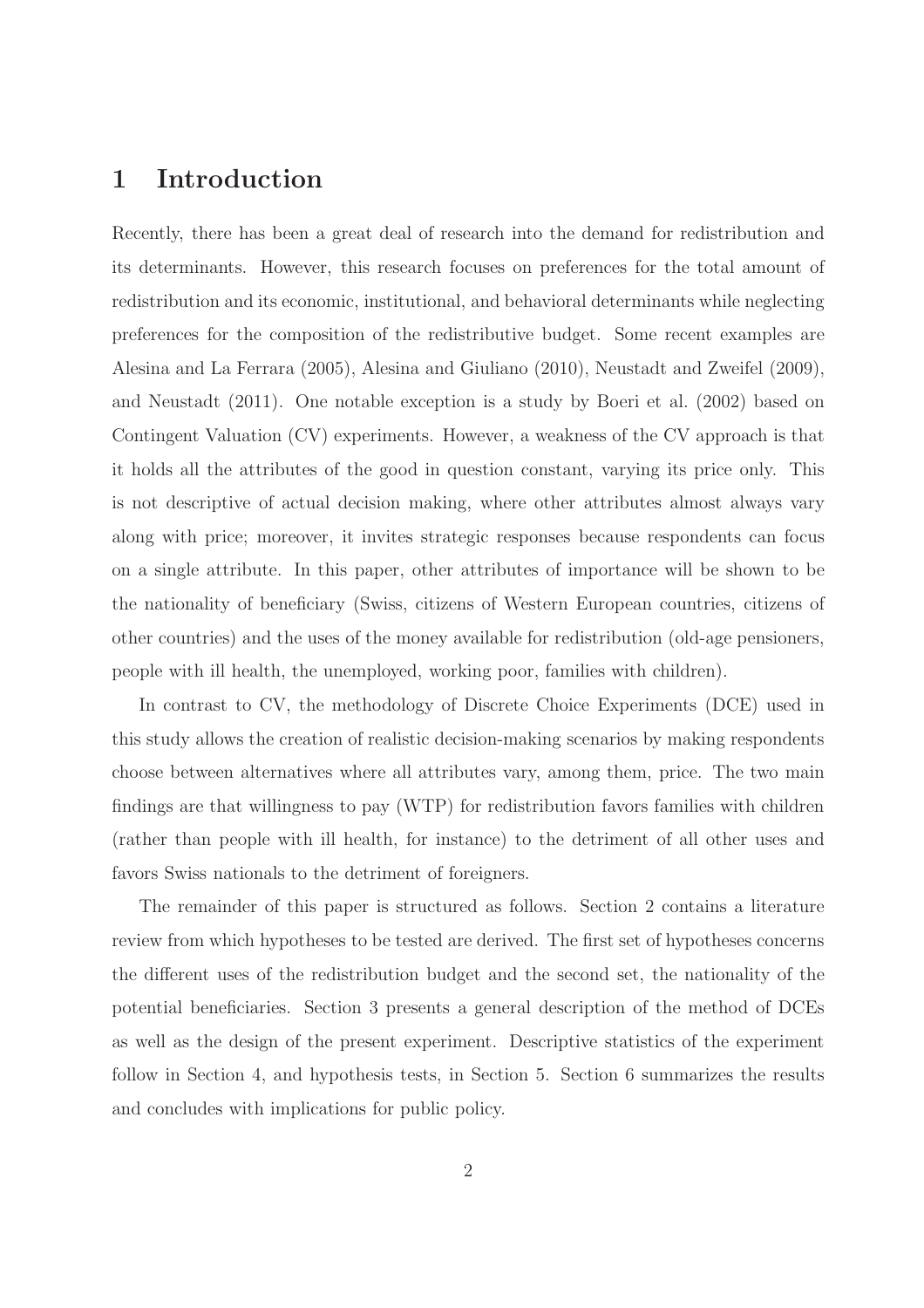# 2 Literature Review and Statement of Hypotheses

This section first presents research that defines the general background of this paper and then moves on to contributions that lead to a set of specific hypotheses to be tested.

# 2.1 General Determinants of the Demand for Income Redistribution

In their reviews, Alesina and Giuliano (2010) and Akkoyunlu et al. (2009) identify a wide set of factors influencing preferences for public income redistribution that can be categorized as economic, political, and behavioral. As to the economic determinants, Alesina and La Ferrara (2005) empirically analyzed the effects of current and future income on the demand for redistribution in the United States. While low current income bolsters demand, chances for a higher future income reduce it provided the tax system is progressive. As suggested by the social contract literature, citizens' preferences for redistribution can also be interpreted as preferences for insurance by risk-averse individuals [cf. Rawls (1999)]. In a hypothetical situation, where individuals do not yet know their endowment nor their future position in society ('veil of ignorance'), demand for redistribution is predicted because it provides an income transfer from more favorable future states to less favorable ones. Beck (1994) investigates individual behavior under the 'veil of ignorance' in an experiment. Using lotteries to represent a hypothetical society with random differences in individual incomes, he analyzes the amount of desired income redistribution. Individuals indeed display risk aversion, albeit not of the extreme kind as implied by the Rawlsian maximin rule. Furthermore, their preference for income redistribution does not exceed the level that can be explained by individual risk aversion. This result provides the foundation for Hypotheses 2 to 5 stated in Section 2.3.

As to the political determinants, the literature [Persson and Tabellini (2000, 2003); Lizzeri and Persico (2001); Milesi-Ferretti et al. Milesi-Ferretti et al. (2002)] predicts that proportional representation causes a tendency towards universal programs benefitting var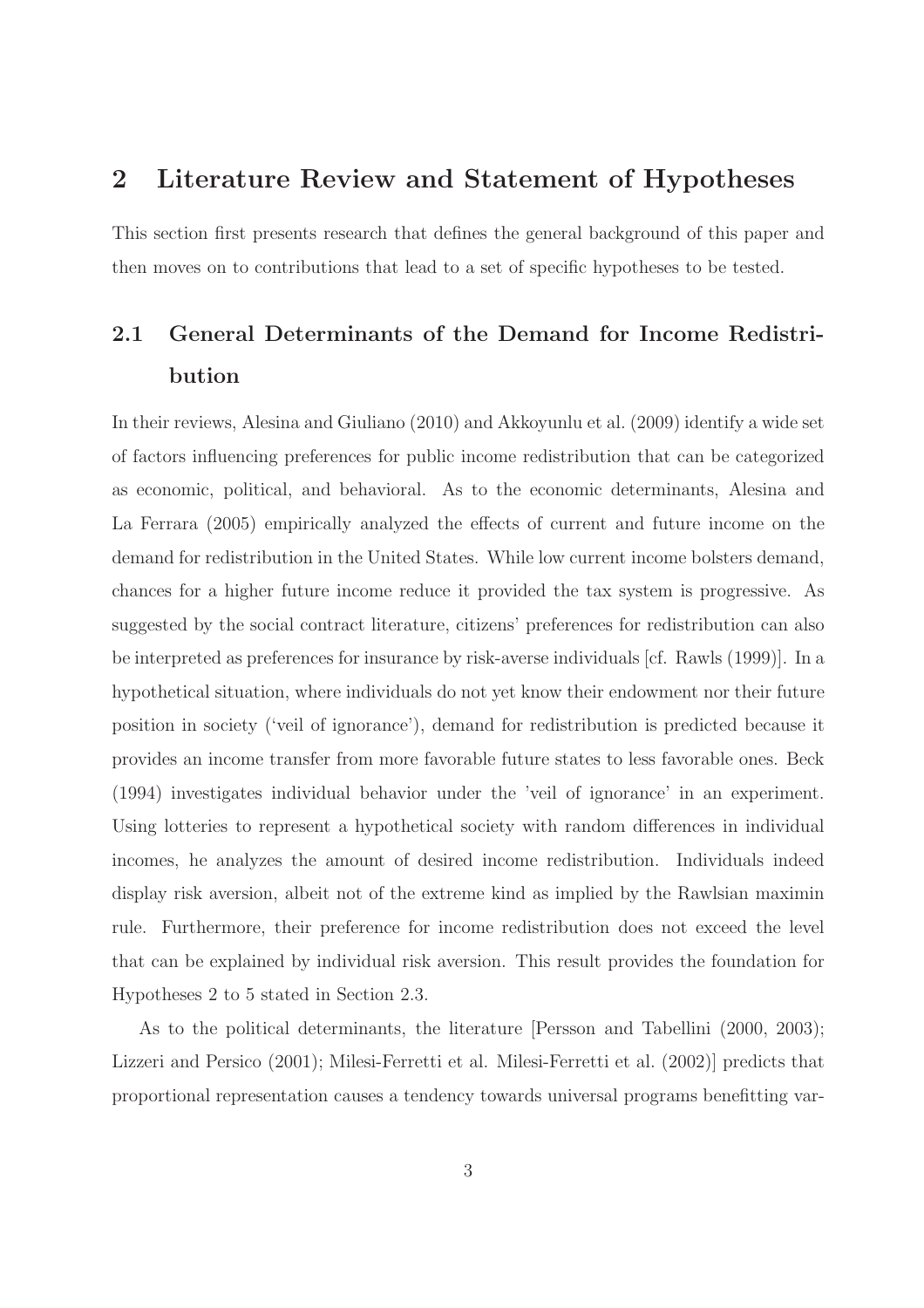ious groups (old-age pensioners, working poor, minorities, etc.), while majority rule results in targeted 'pork barrel' programs. Persson and Tabellini (2003) find supporting empirical evidence in that countries with proportional representation have a share of government expenditure in GDP that *ceteris paribus* is 5 percentage points higher than those with majority rule. Moreover, according to Akkoyunlu et al. (2009) there are signs of a positive correlation between the degree of proportional representation and the share of transfers in GDP among OECD countries. Additional political determinants of redistribution include two-party vs. multiparty system, presidential vs. parliamentary democracy, and direct vs. representative democracy, with two-party systems, presidential, and direct democracies all predicted to induce less public redistribution.

Among the behavioral determinants of income redistribution, beliefs have been at the center of attention. Alesina and Angeletos (2005) develop a model where society's belief whether effort or luck determines economic success is responsible for multiple self-fulfilling equilibria, while Benabou and Tirole (2006) propose a model for the emergence and persistence of such collective beliefs. On the empirical side, Fong (2001) presents evidence in line with Alesina and La Ferrara (2005) suggesting that beliefs about the role of luck in determining economic success are an important explanatory variable in the demand for redistribution. Their importance could be conditioned by a concern for incentives, however. If effort determines income, then an increased income tax rate for financing redistribution causes a loss of output due to weakened work incentives. Yet, Fong (2001) finds that such concerns do not modify the link between beliefs and the demand for redistribution. Using fiscal data, Corneo and Fong (2008) estimate willingness to pay (WTP) for distributive justice in the United States, finding that it amounts to about one-fifth of disposable household income. However, there are indications of marked preference heterogeneity between racial and income groups.

Boeri et al. (2001) study attitudes towards redistribution with a focus on pension and unemployment schemes in France, Germany, Italy, and Spain, using CV experiments that impose an explicit trade-off between income and social insurance coverage on respondents. They find opposition against an extension of the welfare state, with conflicts between young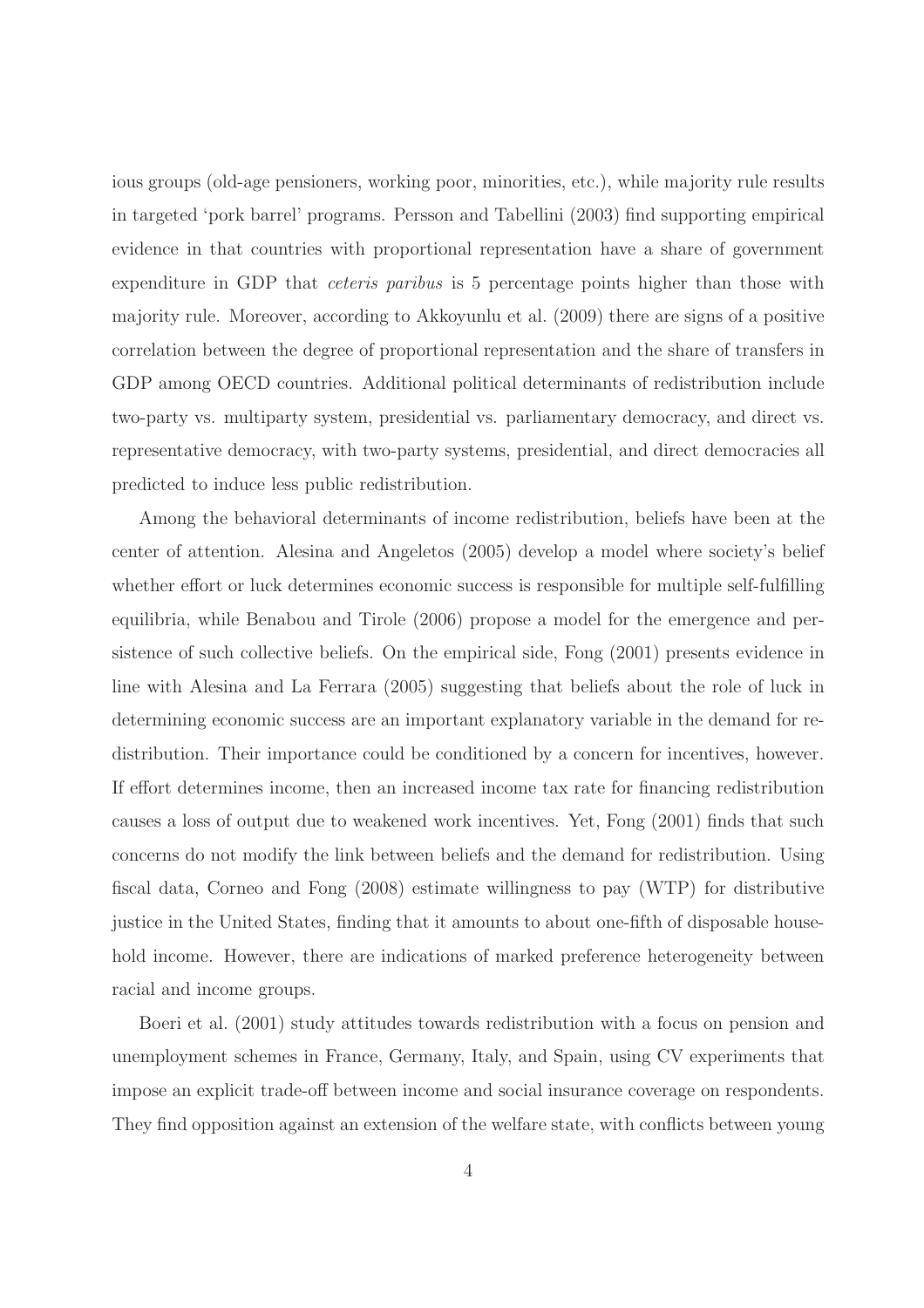and old, rich and poor, and insiders and outsiders creating significant hurdles to welfare reform.

Neustadt and Zweifel (2009, 2015) and Neustadt (2011) elicit preferences concerning the total volume of income redistribution. According to a specification relating choices to the attributes of redistribution without socioeconomic covariates, the average Swiss citizen would have to be paid a compensation of CHF 11.78 (some US\$ 12) per month (0.72 percent of monthly income) for an additional percentage point of GDP devoted to public redistribution. In addition, a very marked status quo bias would have to be overcome by payment of another 5.27 percent of monthly income. WTP for redistribution is estimated to be maximum at 21 rather than the current 25 percent of GDP. Furthermore, Neustadt and Zweifel (2009) test several hypotheses concerning the effects of economic well-being on the demand for redistribution without any confounding supply-side influences. WTP for redistribution is shown to increase with income and education, contradicting the standard economic model [Romer (1975), Roberts (1977), Meltzer and Richard (1981)]. The Prospect of Upward Mobility hypothesis [Hirschman and Rothschild (1973), Benabou and Ok (2001)] receives very partial empirical support. Finally, Neustadt (2011) studies preference heterogeneity with respect to cultural and religious beliefs, confirming the negative relationship between the degree of religiosity and WTP for redistribution.

#### 2.2 Recipients' Nationality and Preferences for Redistribution

In this paper, we elicit preferences for different compositions of the redistribution portfolio, i.e. the slicing of the total redistribution pie. Firstly, we consider the following three groups of transfer recipients in terms of their nationalities: Swiss citizens, Western European citizens, and citizens of other countries. The behavioral explanations of redistribution emphasize imperfect altruism [Fong et al. (2006)]. While perfect altruism is exclusively governed by recipients' preferences, imperfect altruism also reflects donor preferences. In particular, potential donors are predicted to oppose public welfare if they believe that recipients take advantage of the system, a behavior that often is attributed to members of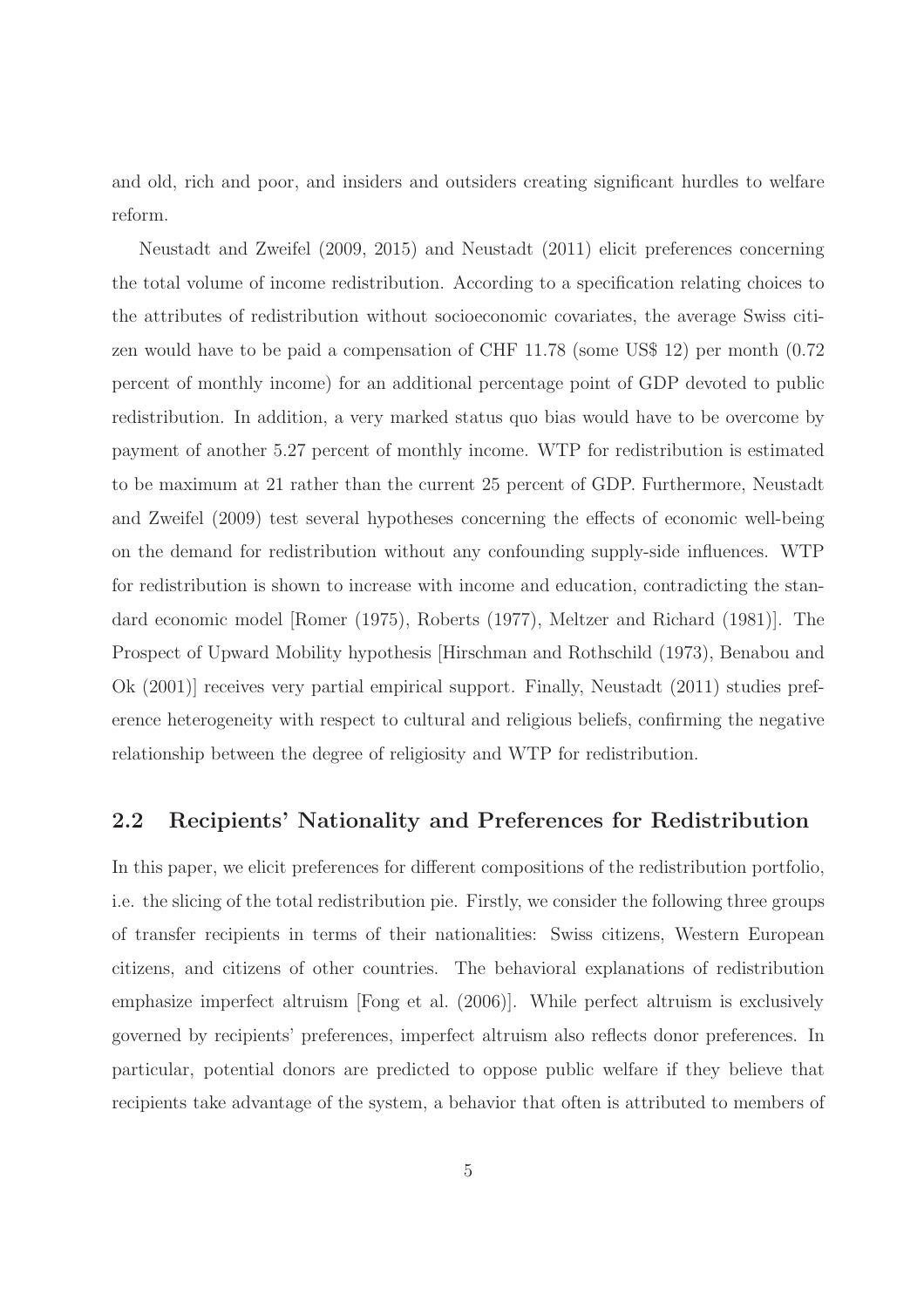ethnic minorities, who are the result of recent immigration to Switzerland.

A distinction between Swiss citizens, Western European immigrants, and immigrants from other countries is also suggested by the insurance motive (see Section 2.1). In view of its low rate of unemployment, members of the first group are most likely to contribute to public redistribution through taxes and contributions to social security, followed by the second group with their somewhat higher rate of unemployment, and the third, whose rate of unemployment is above average<sup>1</sup>. The same ranking is suggested by cultural distance. The predicted preference structure is as follows. The demand for redistribution in favor of one's own group is expected to be highest. Western Europeans are next because they are not over-represented among the poor, contrary to citizens from the Balkan states, Africa, and South America who together account for the bulk of immigrants from the rest of the world.

Hypothesis 1: Demand for redistribution in favor of Swiss citizens is expected to be highest, followed by Western Europeans and by the rest of the world.

In principle, it would be appropriate to distinguish between Swiss and foreign-born respondents in the DCE because foreign-born respondents might have a different ranking from that indicated in Hypothesis 1. However, since 94 percent of the respondents are born in the country (see Section 4.1), the pertinent subsample is too small to permit valid statistical inference.

### 2.3 Types of Beneficiaries and Preferences for Redistribution

Next, we consider the following five types of transfer recipients: old-age pensioners, people in ill health, the unemployed, working poor, and families with children. In view of the insurance motivation for redistribution proposed by Beck (1994), the ordering of the risks confronting an individual is of crucial importance. In Switzerland, the 'risk' of living up to retirement age (65 for men, 63 for women) is 85 percent for a 20 year old male and 97 percent for a 20 year old female, respectively [BFS (2005)]. However, this risk is highly

<sup>1</sup> see blog.tagesanzeiger.ch/datenblog/index.php/818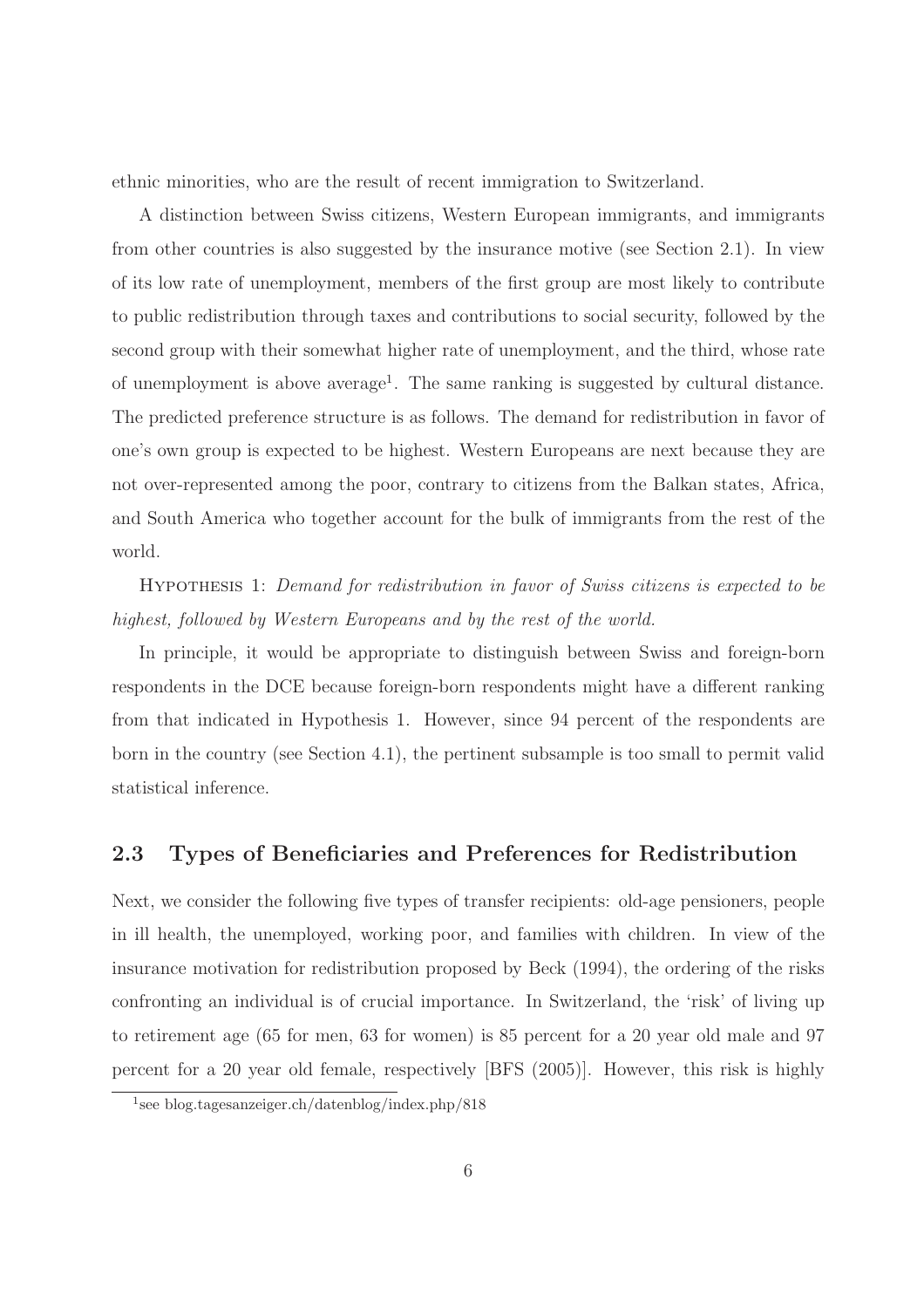insured because mandatory public and employment-related provision together guarantee about 60 percent of pre-retirement income. The highest uninsured 'risk' is to be in a household with children; it amounts to 33 percent as of 2000 [BFS (2008)]. Information on the working poor (another uninsured risk) is not available; however, for persons with no education beyond minimum schooling, the share of households with incomes below the poverty level (defined as 60 percent of the median adjusted for household size) is 29 percent [BFS (2010)]. As to the risk of ill health, a recent survey found that 28 percent of the respondents in the Swiss canton of Fribourg felt chronically ill [OBSAN (2010)]. However, at least the financial consequences of chronic illness are largely covered by mandatory health insurance. Finally, unemployment has always been below 4 percent since 2010 and not much higher before [SECO (2010)], and it is largely insured as well. Therefore, one can state the following hypotheses with regard to the types of beneficiaries,

Hypothesis 2: Demand for redistribution is expected to be highest in favor of families with children, followed by the working poor. As groups to be favored, pensioners, people with ill health, and the unemployed are predicted to follow at some distance due to generous insurance coverage.

In addition, the insurance view of redistribution suggests a set of hypotheses concerning the demand for redistribution by specific subsets of the population.

Hypothesis 3: Demand for redistribution in favor of old-age pensioners is expected to be highest among respondents near and beyond the retirement age.

Hypothesis 4: Demand for redistribution in favor of the unemployed is expected to be higher among respondents who expect to become or stay unemployed, compared to others.

Hypothesis 5: Demand for redistribution in favor of people in ill health is expected to be higher among respondents who experience health problems themselves or have relatives with health problems, compared to others.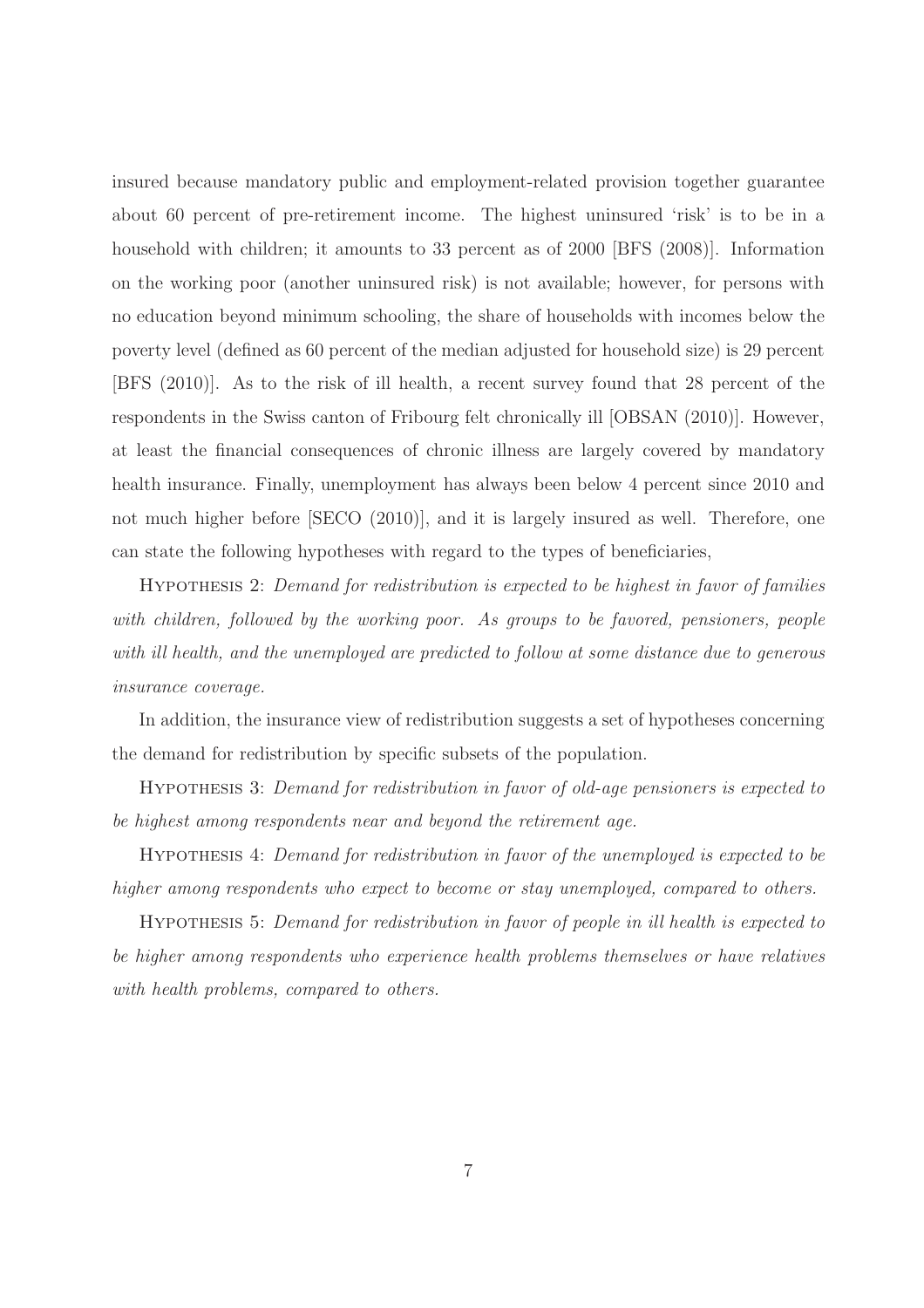# 3 Discrete Choice Experiments

#### 3.1 Theoretical Foundations

Discrete Choice Experiments (DCEs) are designed to measure individuals' preferences for characteristics of commodities, the so-called attributes. In contradistinction with classical Revealed Preference Theory, originating with Samuelson (1938), DCEs allow individuals to express their preferences for non-marketed as well as hypothetical products. During a DCE, respondents are repeatedly asked to compare the status quo with several hypothetical alternatives defined by their attributes including price. By varying the levels of attributes, a set of product alternatives is generated. Since a rational individual always chooses the alternative with the highest utility, the researcher can infer the utility associated with the attributes from observed choices. The proposed method, derived from the New Demand Theory of Lancaster (1971), is also known as Conjoint Analysis [Louviere et al. (2000)]. It constitutes a multi-attribute valuation method [Merino-Castello (2003)].

The most prominent alternative to a DCE is Contingent Valuation (CV). A certain situation or product is described in detail, and respondents are asked to indicate their maximum WTP for this fixed product. Only its price is varied, contrary to Conjoint Analysis where all relevant attributes are varied simultaneously. While in a DCE the product is described in less detail than in a typical CV experiment, many product varieties can be created by varying the levels of relevant attributes [Louviere et al. (2000), p. 344]. This permits to take into account trade-offs among attributes and to estimate WTP values of individual attributes (see below). Furthermore, strategic behavior of respondents is less likely than in CV with its exclusive emphasis on price, which facilitates strategic behavior. Finally, biases that easily occur when individuals are directly asked about their WTP are less frequently observed in DCEs [Ryan (2004)].

A particular advantage of a DCE in the present context is that it permits to explicitly impose the budget constraint through a price attribute in the guise of the tax share of income used to finance the transfers considered. Respondents can be made to simultane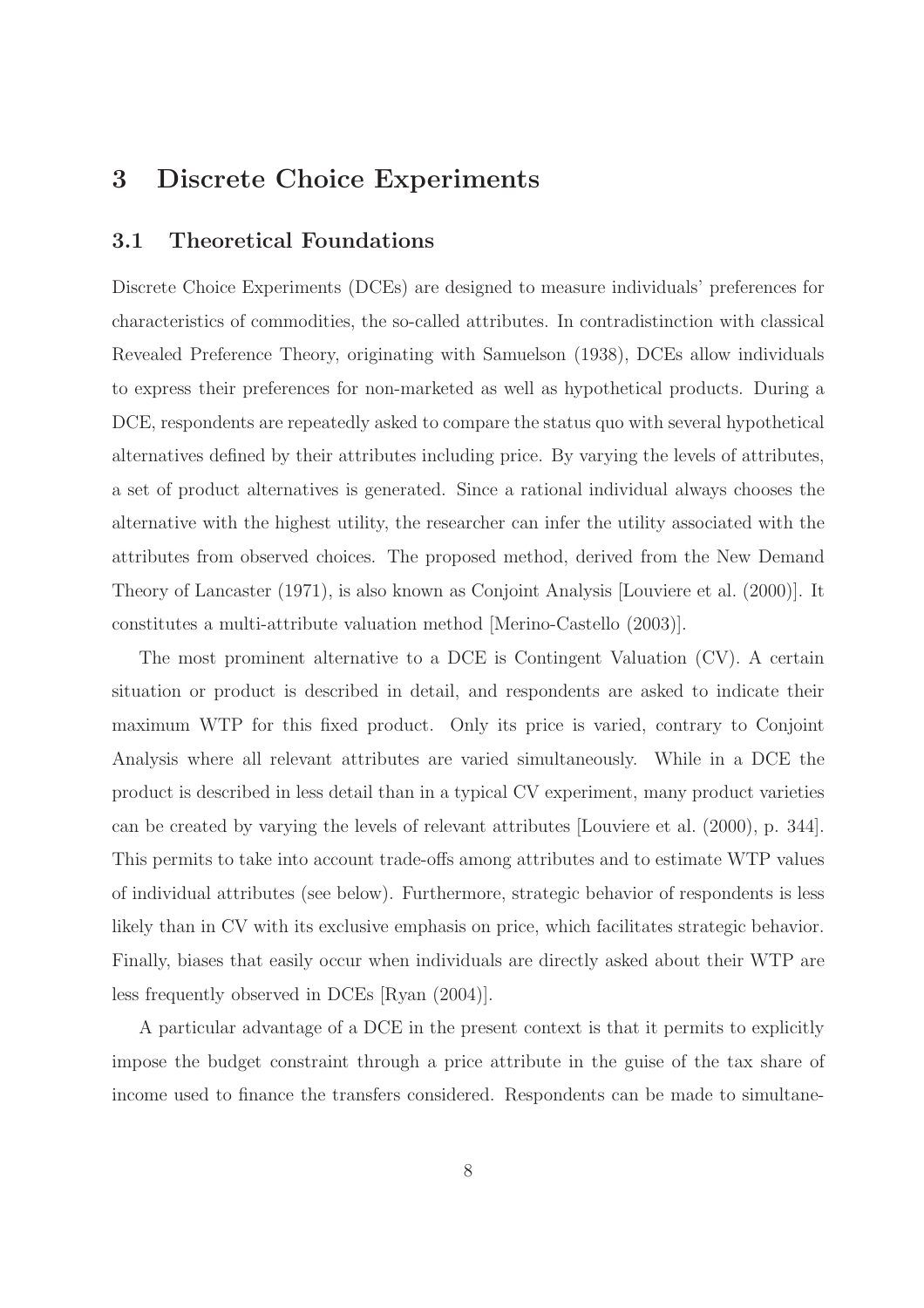ously choose this share and hence the 'size of the pie' and its 'slices' devoted to different types of recipients (individuals in ill health, old age, etc.). Thus, trade-offs among different attributes of the good 'redistribution' can be determined, resulting in an assessment of their relative importance.

The econometric method used is based on Random Utility Theory [see Luce (1959), Manski and Lerman  $(1977)$  and McFadden  $(1974, 1981, 2001)$ . Thus, individual i values alternative j according to the utility  $V_{ij}$  attained, which is given by

$$
V_{ij} = v_i(a_j, p_j, y_i, s_i, \varepsilon_{ij}). \tag{1}
$$

Here,  $v_i(\cdot)$  denotes *i*'s indirect utility function,  $a_j$ , the amount of attributes associated with alternative  $j$ , and  $p_j$ , the price. The individual's income and sociodemographic characteristics are symbolized by  $y_i$  and  $s_i$ , respectively. Finally,  $\varepsilon_{ij}$  denotes the error term, which is due to the fact that the experimenter never observes all arguments entering  $v_i$ , imparting a stochastic element to observed choices. As usual, the utility function is additively split into a systematic component  $w(\cdot)$  and a stochastic one,

$$
V_{ij} = w_i(a_j, p_j, y_i, s_i) + \varepsilon_{ij}.
$$

Individual i will prefer alternative j to alternative  $l$  if and only if

$$
w_i(a_l, p_l, y_i, s_i) + \varepsilon_{il} \leq w_i(a_j, p_j, y_i, s_i) + \varepsilon_{ij}.
$$
\n
$$
(2)
$$

Due to the presence of the stochastic term, only the probability  $P_{ij}$  of individual i choosing alternative  $j$  rather than alternative  $l$  can be estimated, with

$$
P_{ij} = \text{Prob}\left[w_i(a_l, p_l, y_i, s_i) + \varepsilon_{il} \le w_i(a_j, p_j, y_i, s_i) + \varepsilon_{ij}\right]
$$
\n(3)

$$
= \text{Prob}\left[\varepsilon_{il} - \varepsilon_{ij} \le w_i(a_j, p_j, y_i, s_i) - w_i(a_l, p_l, y_i, s_i)\right]. \tag{4}
$$

Thus, the probability of choosing  $j$  amounts to the probability of the systematic utility difference  $w_i[j] - w_i[l]$  dominating the 'noise',  $\varepsilon_{il} - \varepsilon_{ij}$ . The error terms  $\{\varepsilon_{il}, \varepsilon_{ij}\}$  can be assumed to be normally distributed with mean zero and variances  $\sigma_l^2$  $\ell_i^2$  and  $\sigma_j^2$  $j<sup>2</sup>$  as well as covariance  $\sigma_{lj}$ . Under these assumptions,  $\varphi_{ij} := \varepsilon_{il} - \varepsilon_{ij}$  is also normally distributed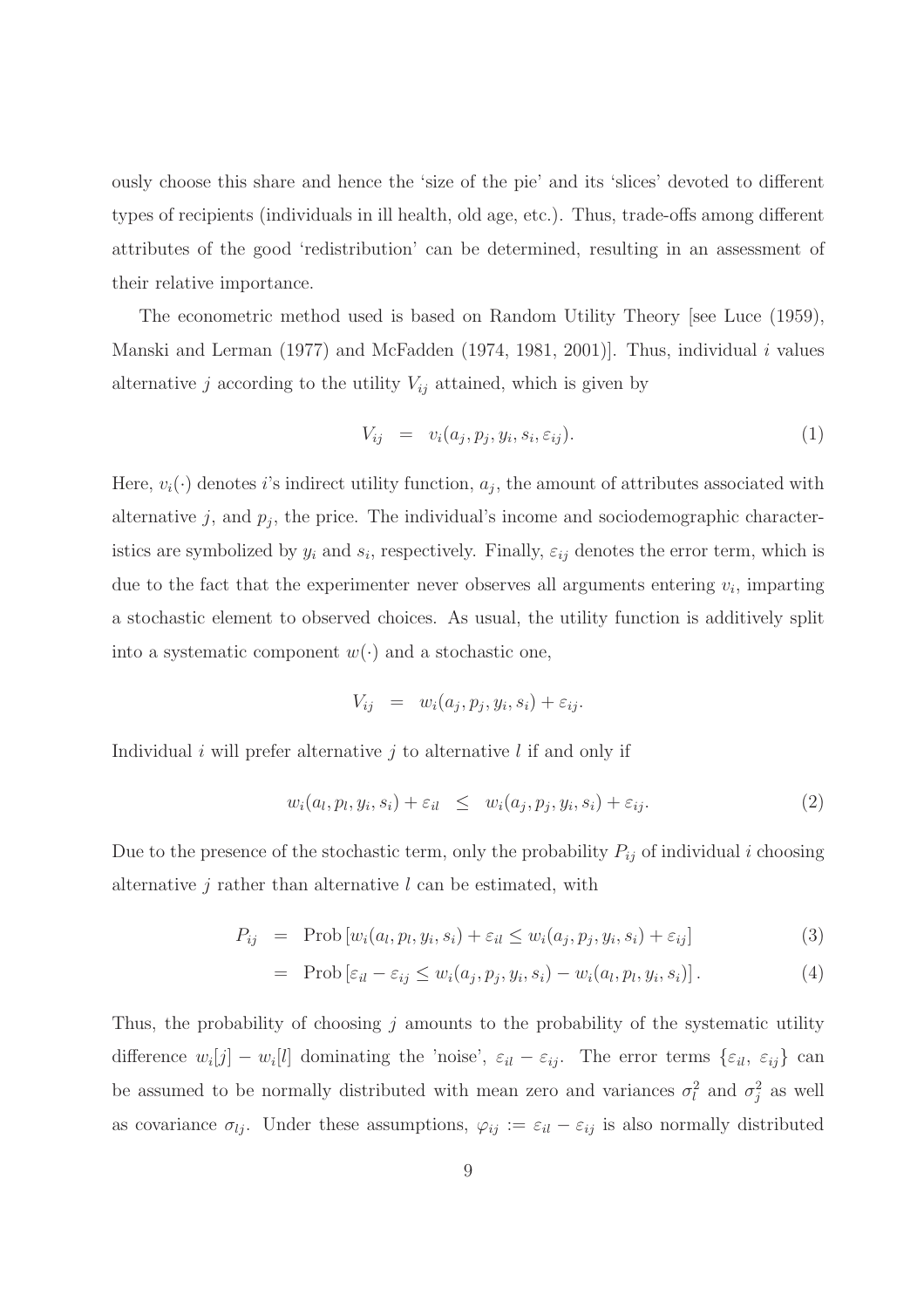with mean zero and variance  $\sigma^2 := \text{Var}[\varphi_{ij}] = \sigma_i^2 + \sigma_j^2 - 2\sigma_{lj}$ . Thus, equation (4) can be represented as

$$
P_{ij} = \Phi\left(\frac{w_i(a_j, p_j, y_i, s_i) - w_i(a_l, p_l, y_i, s_i)}{\sigma}\right),\tag{5}
$$

where  $\Phi(\cdot)$  denotes the cdf of a standard normal distribution. This model is known as the binary probit model [cf. Ben-Akiva and Lerman (1985)]. Hensher et al. (1999) provide empirical evidence that a linear specification of the function  $w(\cdot)$  leads to good predictions in its middle ranges. Therefore, one posits

$$
w_i(a_j, p_j, y_i, s_i) = c_i + \sum_{k=1}^{K} \beta_k a_k + \varepsilon_{ij}, \qquad (6)
$$

where  $c_i$  represents an individual-specific constant,  $a_k$ ,  $k = 1, \ldots, K$ , are the attributes of the alternative, and  $\beta_k$ ,  $k = 1, ..., K$ , are the parameters to be estimated. These parameters can be interpreted as the (constant) marginal utilities of the corresponding attributes.

The marginal rate of substitution between two attributes  $m$  and  $n$  is given by

$$
MRS_{m,n} = -\frac{\partial v/\partial a_m}{\partial v/\partial a_n}.
$$
\n(7)

In the case of a linear utility function, this can be estimated by the ratio of the respective slope parameters,

$$
MRS_{m,n} = -\frac{\hat{\beta}_m}{\hat{\beta}_n},
$$

representing the marginal WTP for an additional unit of  $a_m$  expressed in units of  $a_n$ . Therefore, the marginal WTP for attribute  $a_m$  can be calculated by dividing the marginal utility of this attribute by the marginal utility of the price attribute [in our context, the income tax rate, see e.g. Telser  $(2002)$ , p.  $56]^2$ :

$$
\text{MWTP}(a_m) = \frac{\partial v/\partial a_m}{\partial v/\partial p_j}.
$$
\n(8)

<sup>&</sup>lt;sup>2</sup>By Roy's Identity,  $x_{ij} = -\frac{\partial v(\cdot)/\partial p_{ij}}{\partial v(\cdot)/\partial w_{ij}}$  $\frac{\partial v(y/\partial p_j)}{\partial v(x)/\partial y_i}$ . Therefore, the (uncompensated) demand of individual *i* for commodity j corresponds to the negative ratio of partial derivatives of the indirect utility function with respect to price  $p_j$  and income  $y_i$ . In the present context, the optimal quantity demanded is equal to one, i.e.  $x_{ij} = 1$ . Therefore, Roy's Identity yields  $\frac{\partial v}{\partial y_i} = -\frac{\partial v}{\partial p_j}$ , i.e. the marginal utility of income is equal to the negative derivative of the indirect utility function with respect to price.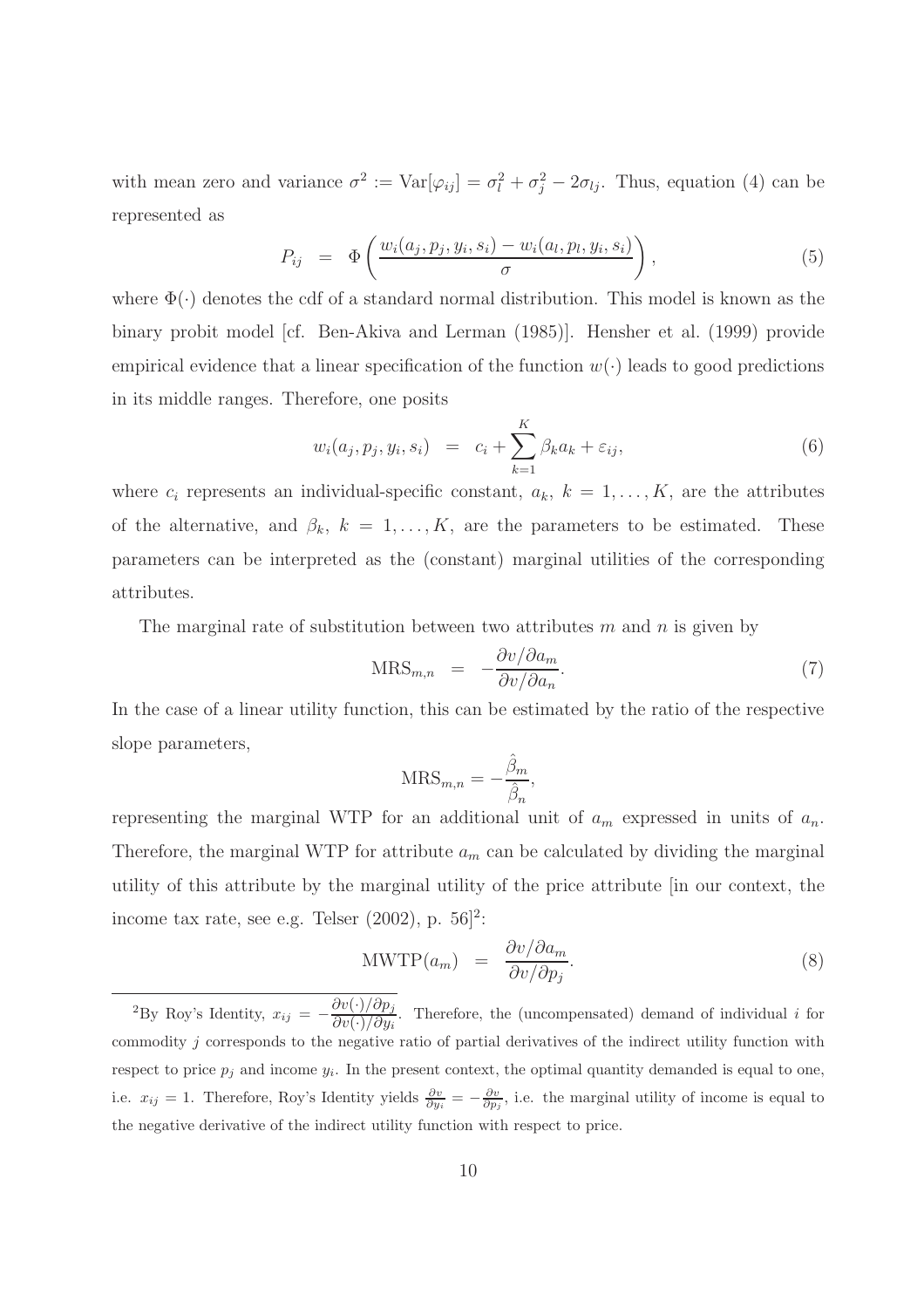By limiting the specification to the product attributes only (simple model, cf. Section 5.1), one obtains the following expression representing the difference in utility of individual  $i$ between alternative  $j$  and the status quo  $l$ ,

$$
\Delta V_{ij} = c_i + \sum_{k=1}^{K} \beta_k \Delta a_{kj} + \beta_p \Delta p_j + \varphi_{ij}, \qquad (9)
$$

where  $\Delta c_i = c_{ij} - c_{il}$ ,  $\Delta a_{kj} = a_{kj} - a_{kl}$ ,  $\Delta p_j = p_j - p_l$ ,  $\varphi_{ij} = \varepsilon_{ij} - \varepsilon_{il}$  for each  $j \neq l$ .

For econometric inference, it is important to take into account that the same individual makes several choices. A popular variant is the two-way random-effect specification,  $\varphi_{ij} =$  $\mu_i + \eta_{ij}$ , where  $\mu_i$  denotes the component that varies only across individuals but not across the choice alternatives. The terms  $\mu_i$  and  $\eta_{ij}$  are assumed uncorrelated with the product attributes  $(a_{i1}, \ldots, a_{iK})$  and between themselves. By a standard assumption in a probit model,  $\sigma_{\eta} = 1$ . Hence  $Var[\varphi_{ij}] = \sigma_{\eta}^2 + \sigma_{\mu}^2 = 1 + \sigma_{\mu}^2$ <sup>2</sup>/<sub>μ</sub> and Corr[ $\varphi_{ij}, \varphi_{il}$ ] =  $\frac{\sigma_{\mu}^2}{1+\sigma_{\mu}^2}$  =:  $\rho$ . The parameter  $\rho$  indicates how strongly the various responses are correlated with each other, or, equivalently, the share of the total variance that is explained by the individual-specific error term. The random-effects specification is justified if  $\rho$  is high and significant. Variances of marginal WTP values can be computed using the delta method [cf. Hole (2007)].

#### 3.2 Experimental Design

The experiment was conducted with a representative sample of 979 respondents in the fall of 2008. Respondents were mailed full decision sets including graphical representations of the status quo and alternatives and were asked to submit their binary choices during a telephone survey a few days later. In order to make sure that decisions were based on a homogeneous information set and made in a consistent way, respondents additionally received a detailed description of the attributes and their possible realizations. The Appendix shows the graphical representation of the status quo (Exhibit 1) and two selected alternatives (Exhibits 2 and 3). The telephone survey also included questions covering a wide range of socioeconomic and behavioral characteristics of the respondents.

Prior to the experiment, the attributes and their levels used to define 'income redistri-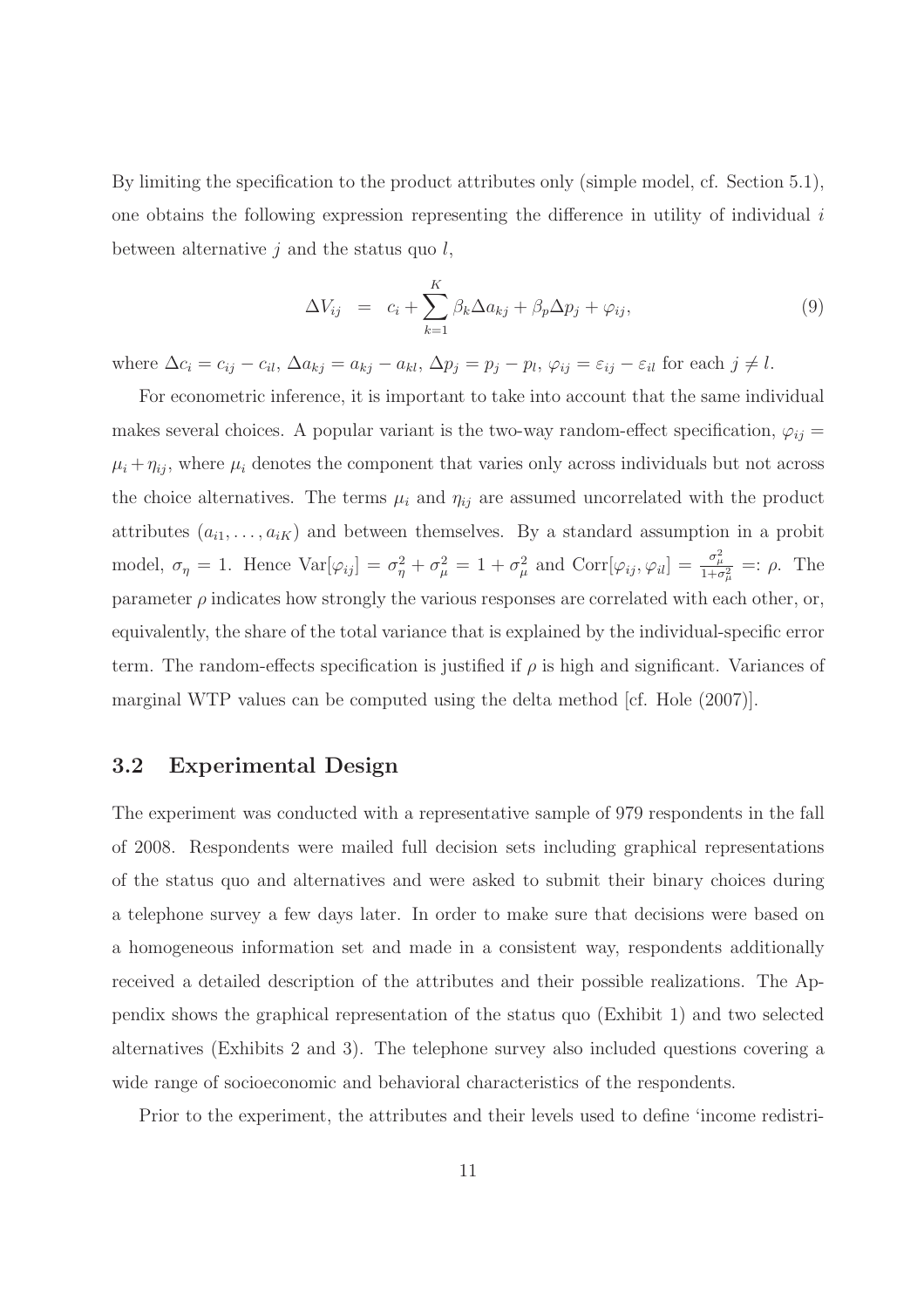bution' had been checked in two pretests for their relevance. They form four groups (see Table 1),

- 1. Shares of the total redistribution budget (to be spent on three groups, viz. Swiss citizens, Western European foreigners, and other foreigners);
- 2. Shares of the total redistribution budget (to be spent on five groups of recipients, viz. old-age pensioners, people with ill health, the unemployed, working poor, and families with children);
- 3. Total amount of redistribution, defined as a share of GDP;
- 4. Share of personal income to be paid by the respondent as tax to finance redistribution (the price attribute).

While economics suggests that the total amount of redistribution as a share of GDP (RE-DIST in Table 1) should vary in step with the income tax as a share of personal income (TAX), this parallelism would cause perfect multicollinearity between REDIST and TAX. Yet the regression coefficient of TAX needs to be estimated with high precision because it enters the calculation of all WTP values [see eq. (8)]. Fortunately, respondents did not notice the lack of parallel changes in the two attributes.

The nine attributes and their levels result in a total number of possible scenarios that cannot be realized in an experiment. Let the scenarios define the  $n$  rows of the observation matrix X, with associated covariance matrix  $\Omega = \sigma^2 (X'X)^{-1}$  of parameters  $\beta$  to be estimated. Then, so-called D-efficient design calls for the minimization of the geometric mean of the eigenvalues of  $\Omega$ ,

$$
D \text{ efficiency} = \left( |\Omega|^{\frac{1}{K}} \right)^{-1},
$$

where  $K$  denotes the number of parameters to be estimated [cf. Carlsson and Martinsson (2003)]. Using this optimization procedure and incorporating several restrictions, the number of alternatives was reduced to 35 and randomly split in five groups. One alternative was included twice in each decision set for a consistency test, resulting in eight binary choices per respondent.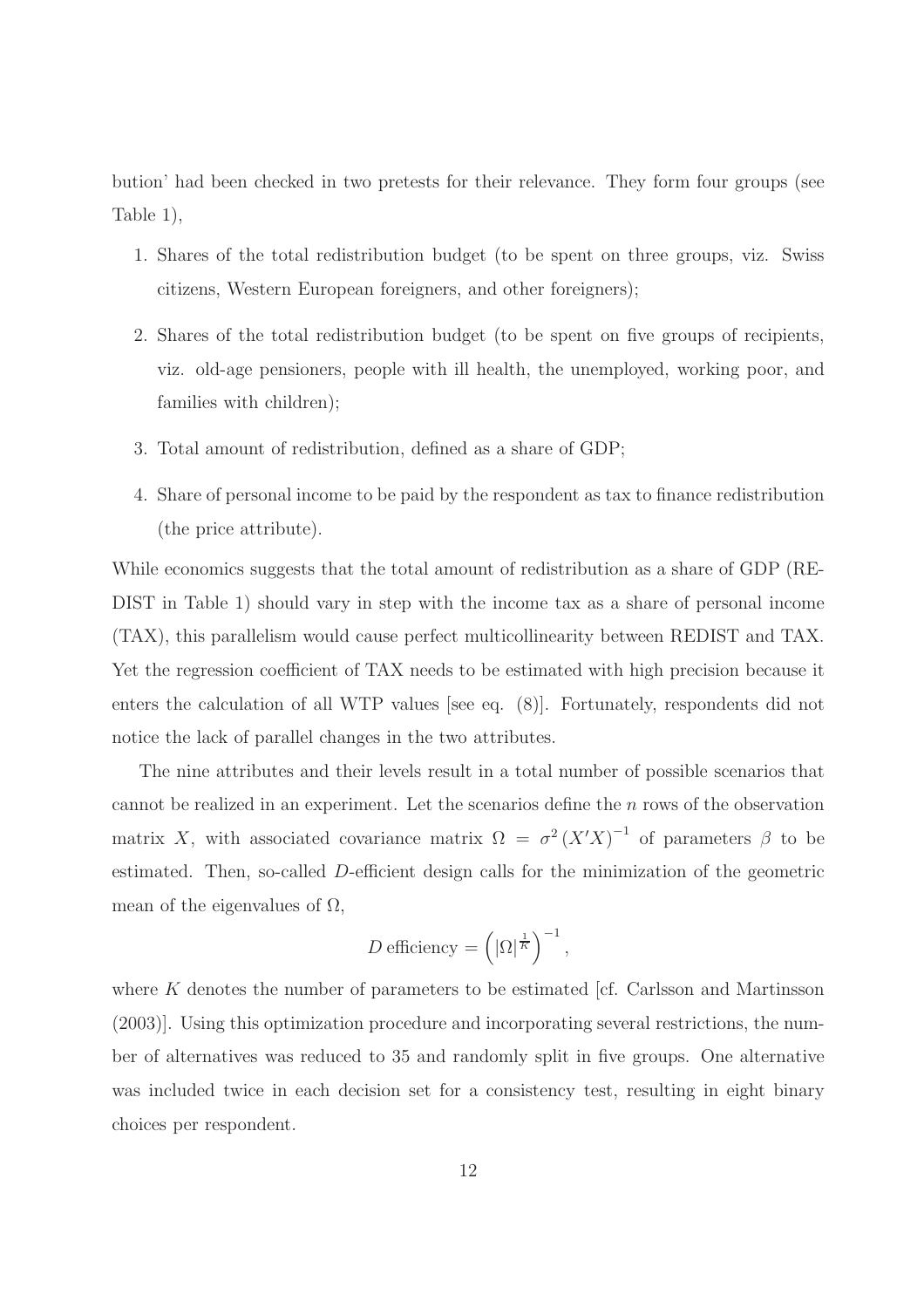| Attribute                      | Label         | Status Quo Level            | Alternative Levels             |
|--------------------------------|---------------|-----------------------------|--------------------------------|
| Shares of benefits going to    |               |                             |                                |
| $\bullet$ Swiss citizens       | CН            | 75%                         | 60%, 85%                       |
| • Western European foreigners  | WEU           | 10%                         | 5%, 10%, 20%                   |
| $\bullet$ Other foreigners     | <b>OTH</b>    | $15\%$                      | 10%, 15%, 20%                  |
| Shares of benefits going to    |               |                             |                                |
| • Working Poor                 | WP            | $10\%$                      | $5\%, 15\%$                    |
| $\bullet$ Unemployed           | <b>UNEMP</b>  | 15%                         | $5\%, 25\%$                    |
| • Old-Age Pensioners           | <b>PENS</b>   | 45\%                        | 35%, 55%                       |
| • Families with Children       | <b>FAM</b>    | $5\%$                       | 10%                            |
| • People with ill health       | ILL           | 25%                         | 20%, 30%                       |
| Total amount of redistribution | <b>REDIST</b> | $25\%$ (of GDP)             | $10\%, 20\%, 30\%, 40\%, 50\%$ |
| Income tax                     | TAX           | $25\%$ (of personal income) | 10%, 15%, 40%                  |

Table 1: Attributes and their levels

# 4 Descriptive Statistics

### 4.1 Socioeconomic Characteristics

The sample consists of 979 Swiss citizens, 70 percent of them residing in the Germanspeaking part and 30 percent in the French-speaking part of Switzerland. While 94 percent are born in the country, six percent are foreign-born. 50 percent are men; 20 percent have a monthly income below CHF 2,000 and 23 percent, above CHF 6,000; 27 percent are younger than 36 while 29 percent are at least 60 years of age (see Table 2). These characteristics reflect the structure of the Swiss population.

| Age groups $\parallel$                                      | N          | % of valid answers |
|-------------------------------------------------------------|------------|--------------------|
|                                                             | <b>264</b> | 27                 |
| $\begin{array}{c} 18\text{-}35 \\ 36\text{-}59 \end{array}$ | $435\,$    | 44                 |
| $60$ and older                                              | 280        | 29                 |
| Total valid answers                                         | 979        | 100                |
| Sample                                                      | 979        |                    |

Table 2: Respondents' age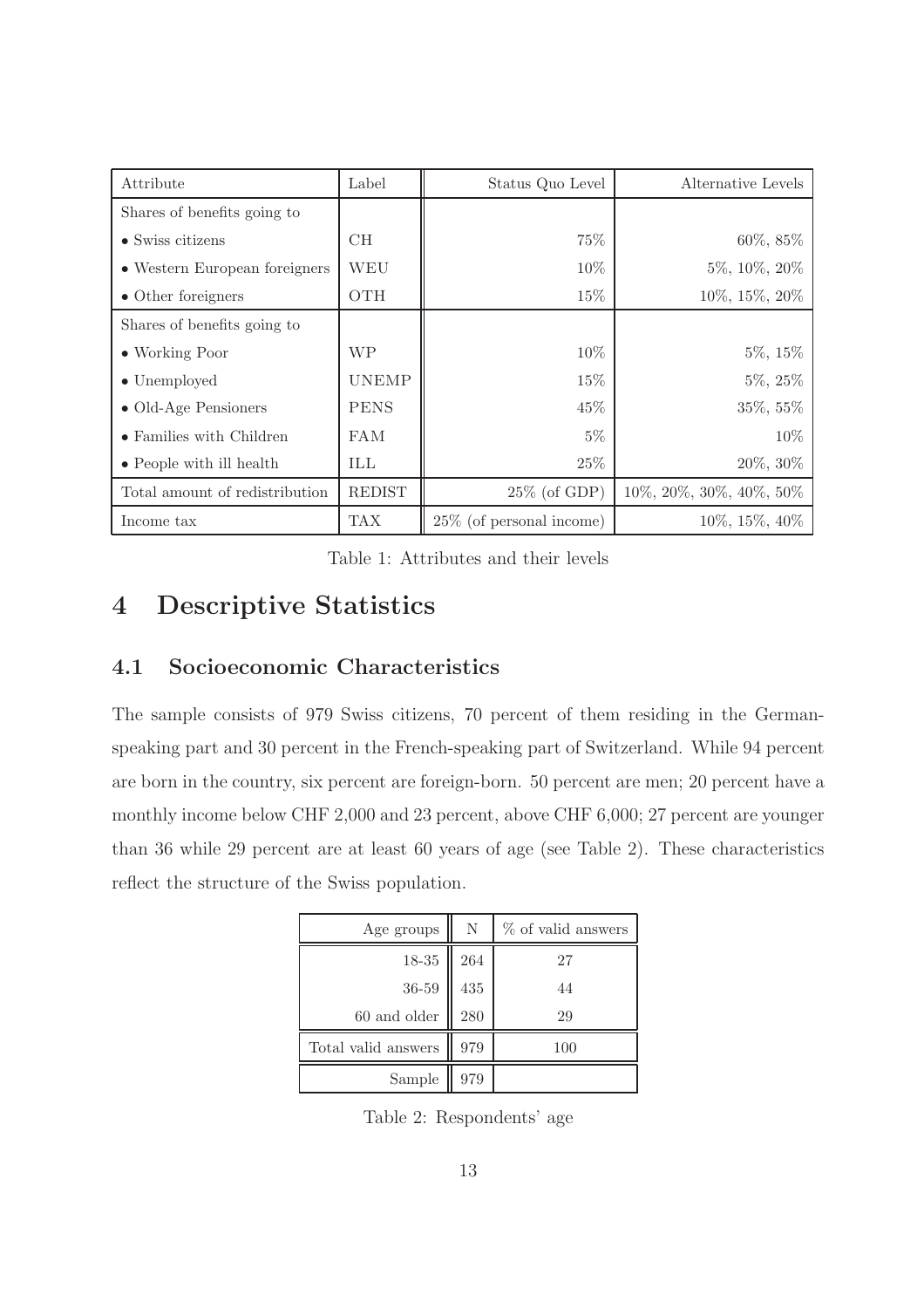| Unemployment expectation | N   | % of valid answers |
|--------------------------|-----|--------------------|
| expect to be unemployed  | 97  | 10                 |
| do not expect            | 832 | 90                 |
| Total valid answers      | 929 | 100                |
| Missing                  | 50  |                    |
| Sample                   | 979 |                    |

Table 3: Expectation to become/stay unemployed within two years

| Health status       | N   | % of valid answers |
|---------------------|-----|--------------------|
| health problems     | 512 | 53                 |
| no health problems  | 458 | 47                 |
| Total valid answers | 970 | 100                |
| Missing             | 9   |                    |
| Sample              | 979 |                    |

Table 4: Health status, also including family members

Some 10 percent of respondents expect to become or to stay unemployed within the next two years (see Table 3). Further, when asked about the health status of their families, 53 percent of respondents stated that they themselves or their family members experience health problems (see Table 4).

The structure of the sample permits to test Hypothesis 1, which emphasizes imperfect altruism. Also, we can test Hypotheses 2 to 5, which are based on the view that income redistribution serves an insurance function.

#### 4.2 Respondents' Choice Behavior

A total of  $979 \cdot 8 = 7,832$  choices were observed, of which not quite 20 percent were in favor of an alternative over the status quo (see Table 5). This is a low percentage, for which there are at least four explanations. First, in spite of checking in the pretests, the levels of the attributes in the experiment may not have been sufficiently spread to induce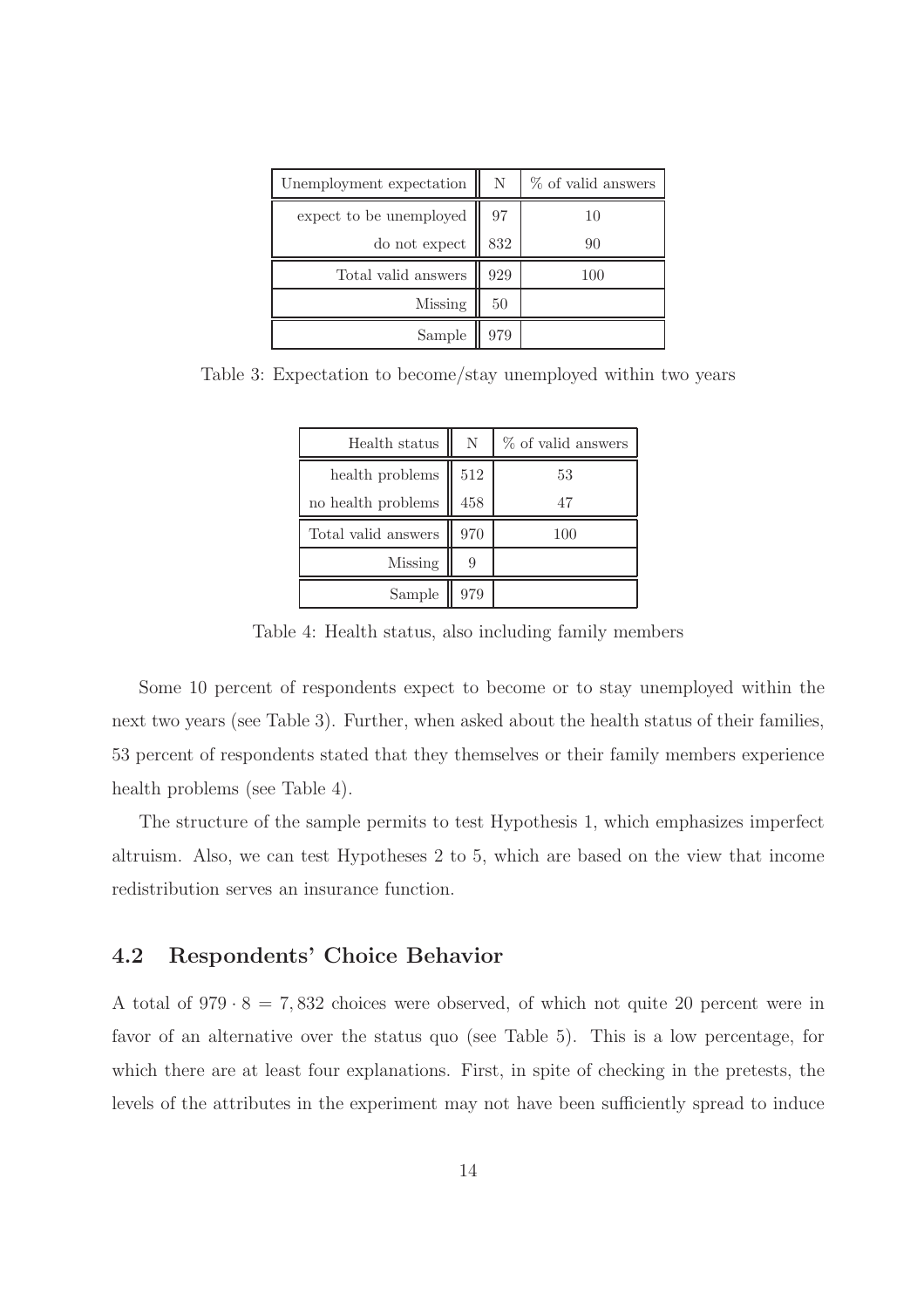| Choices     | N     | in percent |
|-------------|-------|------------|
| alternative | 1,562 | 19.94      |
| status quo  | 6,088 | 77.73      |
| no decision | 182   | 2.32       |
| Total       | 7,832 | 100        |

Table 5: Total number of choices

| $#$ choices for alternative | No.            | in percent |
|-----------------------------|----------------|------------|
| 0                           | 209            | 21.35      |
| 1                           | 309            | 31.56      |
| $\overline{2}$              | 226            | 23.08      |
| 3                           | 131            | 13.38      |
| 4                           | 57             | 5.82       |
| 5                           | 16             | 1.63       |
| 6                           | 10             | 1.02       |
| 7                           | $\theta$       | 0.00       |
| 8                           | $\overline{5}$ | 0.51       |
| Total valid answers         | 965            | 98.57      |
| Missing                     | 14             | 1.43       |
| Sample                      | 979            | 100        |

Table 6: Distribution of the numbers of chosen alternatives per respondent

respondents to switch. Second, some attributes (e.g. benefits going to the working poor; see Table 7), may not have been sufficiently valued to cause switching. Third, there may be errors in decision making because the consistency test revealed 14 percent of choices to be inconsistent [which, however, is a value in the usual range, cf. e.g. Becker and Zweifel (2008)]. Finally, there may be a strong status quo bias in the face of a complex decision-making situation and the hypothetic nature of the alternative scenarios (see the large negative constant in Table 7). Still, only 21 percent of respondents never opted for an alternative (see Table 6), while almost 80 percent departed from the status quo at least once. This is reflected by the fact that only 2 respondents indicated sufficient difficulties in understanding the choice experiment.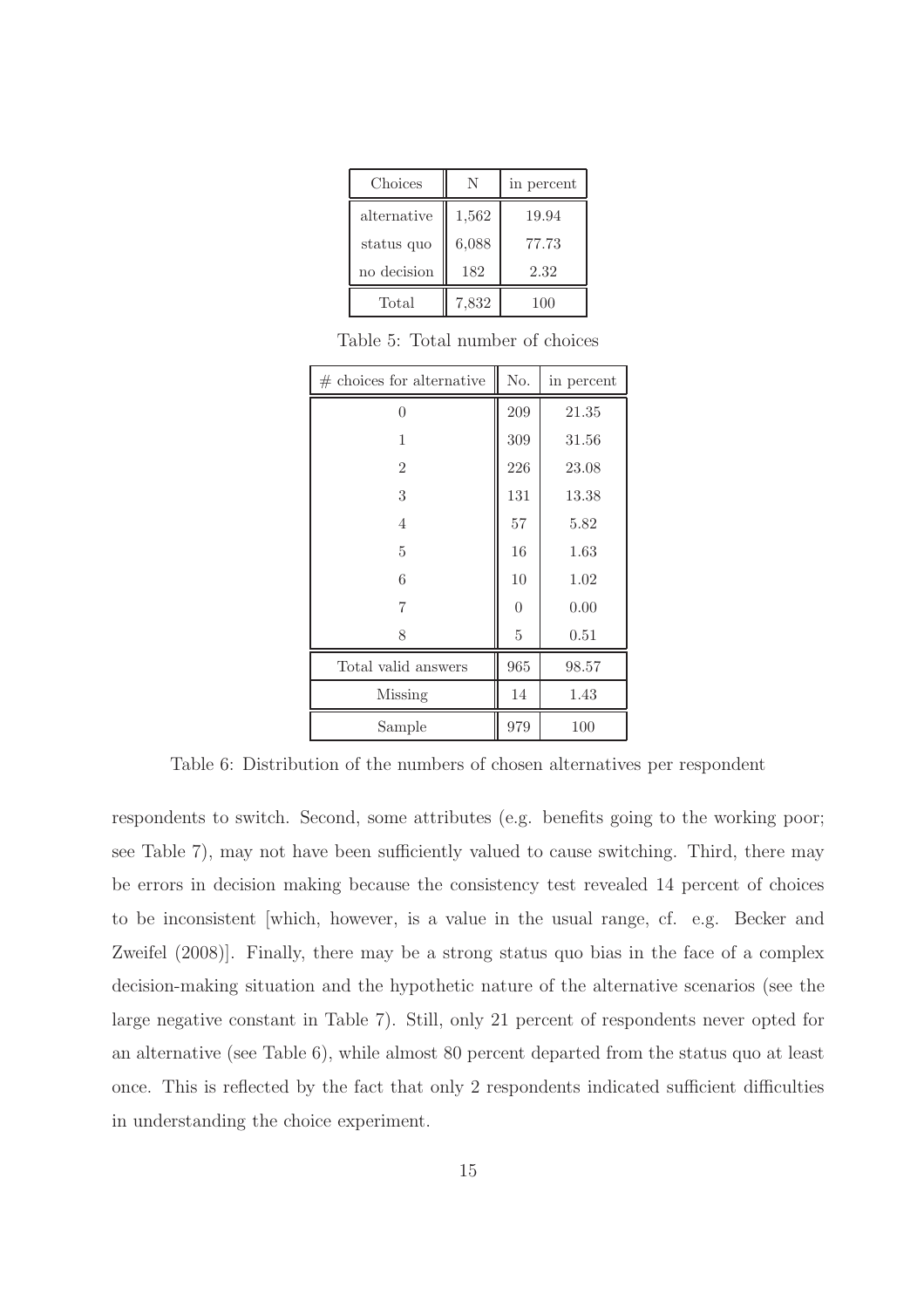### 5 Estimation Results

# 5.1 Relevance of Product Attributes and Testing of Hypotheses 1 and 2

Estimation of eq. (9) calls for two adjustments in view of Table 1. First, let a respondent allocate 15 percent of the redistributive budget to the working poor (WP), while opting for 20 percent of the GDP being devoted to redistribution (REDIST). This implies that the preferred share of GDP going to the working poor amounts to 3 percent in this case. Let another respondent also allocate 15 percent of the total to WP but 40 percent to REDIST. This time, the preferred share of the GDP in favor of WP is 6 percent. To reflect this difference, WP needs to be replaced by  $\widetilde{WP} = WP \cdot REDIST$ , and similarly for the other shares of benefits listed in Table 1. The second adjustment is that the two adding-up restrictions inherent in Table 1 need to be imposed,

$$
\widetilde{\text{WP}} + \widetilde{\text{UNEMP}} + \widetilde{\text{ILL}} + \widetilde{\text{FAM}} + \widetilde{\text{PENS}} = \text{REDIST} \tag{10}
$$

$$
\widetilde{\text{CH}} + \widetilde{\text{WEU}} + \widetilde{\text{OTH}} = \text{REDIST.} \tag{11}
$$

Being an important attribute on its own, REDIST needs to be included in the estimation. This means that one of its components must be excluded from both eqs. (10) and (11). The choice of exclusion restriction is arbitrary but might affect estimated WTP values<sup>3</sup>. This effect is analogous to an omitted variable bias, whose size varies with the absolute value of the pertinent coefficient [Greene (2000), p. 334]. Preliminary regressions indicated that  $FAM$  has the highest coefficient, followed by  $\widetilde{WP}$ , PENS, UNEMP, and finally ILL. Similarly, CH was found to dominate WEU, which in turn dominated OTH. This suggests the following regression strategy for implementing restriction (10). Start with FAM, checking for omitted variable bias caused by excluding the less important attributes

<sup>&</sup>lt;sup>3</sup>Note that the situation is not the same as selecting the reference category for a dummy variable in a linear regression model, which is known to leave coefficient estimation unchanged. Since probit estimation is non-linear, moving the reference value of the regressor up or down affects the estimated slope along the sigmoid function.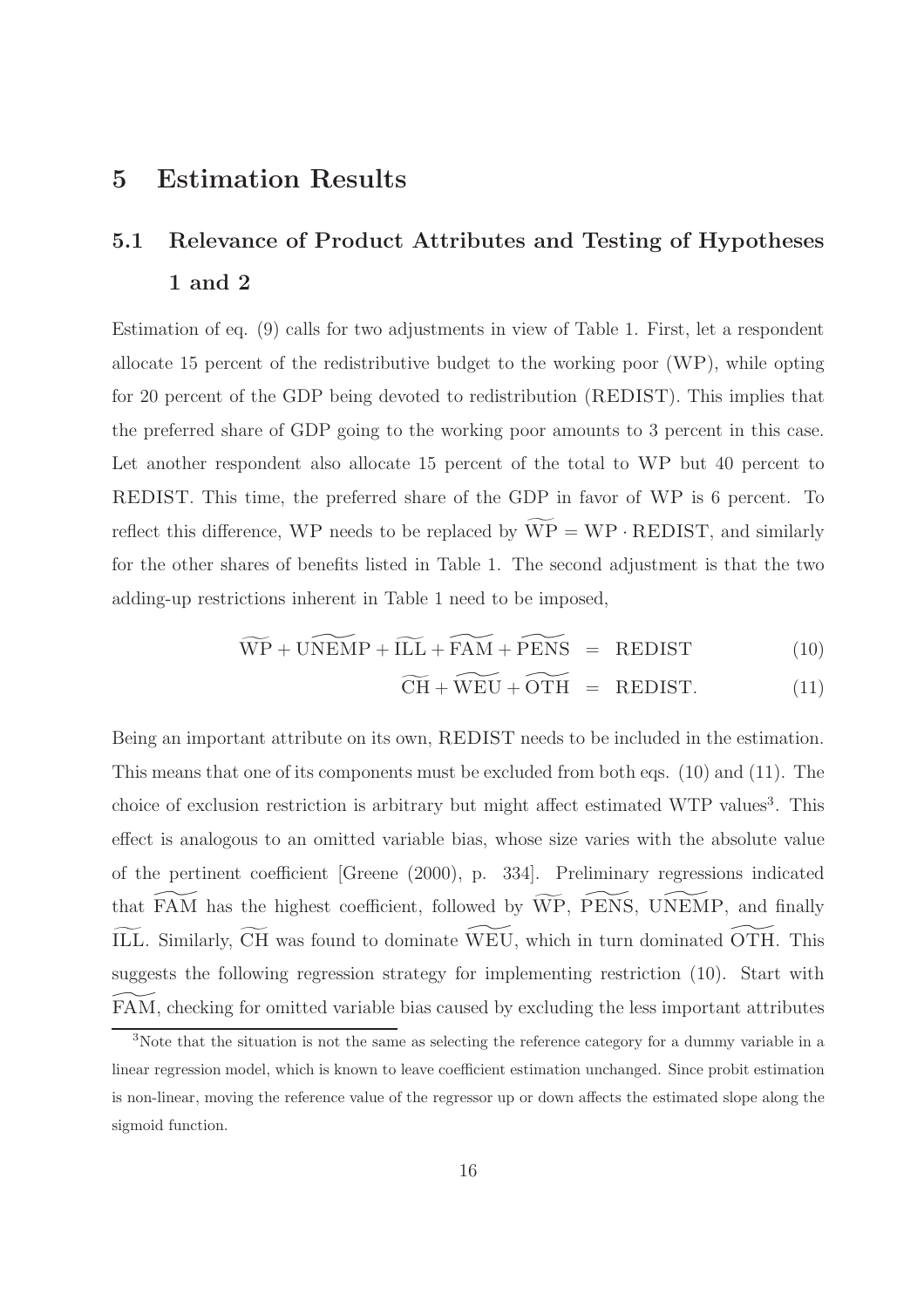one at a time. Next, turn to second-ranking  $\widetilde{WP}$  without excluding  $\widetilde{FAM}$  because this would cause an unnecessary amount of bias. By the same token, it would make little sense to exclude  $\widetilde{\text{FAM}}$  and  $\widetilde{\text{WP}}$  when focus is on  $\widetilde{\text{PENS}}$ , and similarly for UNEMP. The same strategy was applied to restriction (11).

| Variable                         | Coeff.     | <b>SE</b> | $\tilde{z}$ | P >  z | Marginal                | WTP,        |
|----------------------------------|------------|-----------|-------------|--------|-------------------------|-------------|
|                                  |            |           |             |        | $\operatorname{effect}$ | $%$ of inc. |
| Recipient's Nationality          |            |           |             |        |                         |             |
| 1. CH if WEU excluded            | 0.01494    | 0.01420   | 1.05        | 0.293  | 0.00381                 | 0.73        |
| CH if OTH excluded<br>2.         | 0.10146    | 0.01819   | 5.58        | 0.000  | 0.02587                 | 4.93        |
| 3. WEU if OTH excluded           | 0.08652    | 0.02682   | 3.23        | 0.001  | 0.02206                 | 4.20        |
| Recipients' Social Group         |            |           |             |        |                         |             |
| 4. FAM if WP excluded            | 0.05374    | 0.02805   | 1.92        | 0.055  | 0.01370                 | 2.61        |
| 5. FAM if PENS excluded          | 0.07942    | 0.02660   | 2.99        | 0.003  | 0.02025                 | 3.86        |
| FAM if UNEMP excluded            | 0.09795    | 0.02751   | 3.56        | 0.000  | 0.02498                 | 4.75        |
| 7. FAM if ILL excluded           | 0.15181    | 0.02975   | 5.10        | 0.000  | 0.03871                 | 7.37        |
| 8. WP if PENS excluded           | 0.02569    | 0.01708   | 1.50        | 0.133  | 0.00655                 | 1.25        |
| 9. WP if UNEMP excluded          | 0.04421    | 0.01740   | 2.54        | 0.011  | 0.01127                 | 2.15        |
| 10. WP if ILL excluded           | 0.09808    | 0.02398   | 4.09        | 0.000  | 0.02501                 | 4.76        |
| 11. PENS if UNEMP excluded       | 0.01853    | 0.00818   | 2.27        | 0.023  | 0.00472                 | 0.90        |
| 12. PENS if ILL excluded         | 0.07239    | 0.01693   | 4.28        | 0.000  | 0.01846                 | 3.51        |
| 13. UNEMP if ILL excluded        | 0.05387    | 0.01759   | 3.06        | 0.002  | 0.01374                 | 2.61        |
| TAX (for any specification)      | $-0.02060$ | 0.00180   | $-11.42$    | 0.000  | $-0.00525$              |             |
| CONSTANT (for any specification) | $-0.92929$ | 0.02969   | $-31.30$    | 0.000  |                         | $-45.11$    |

Note: Bold entries show preferred specifications.

Table 7: Summary of random-effects probit estimates for different model specifications.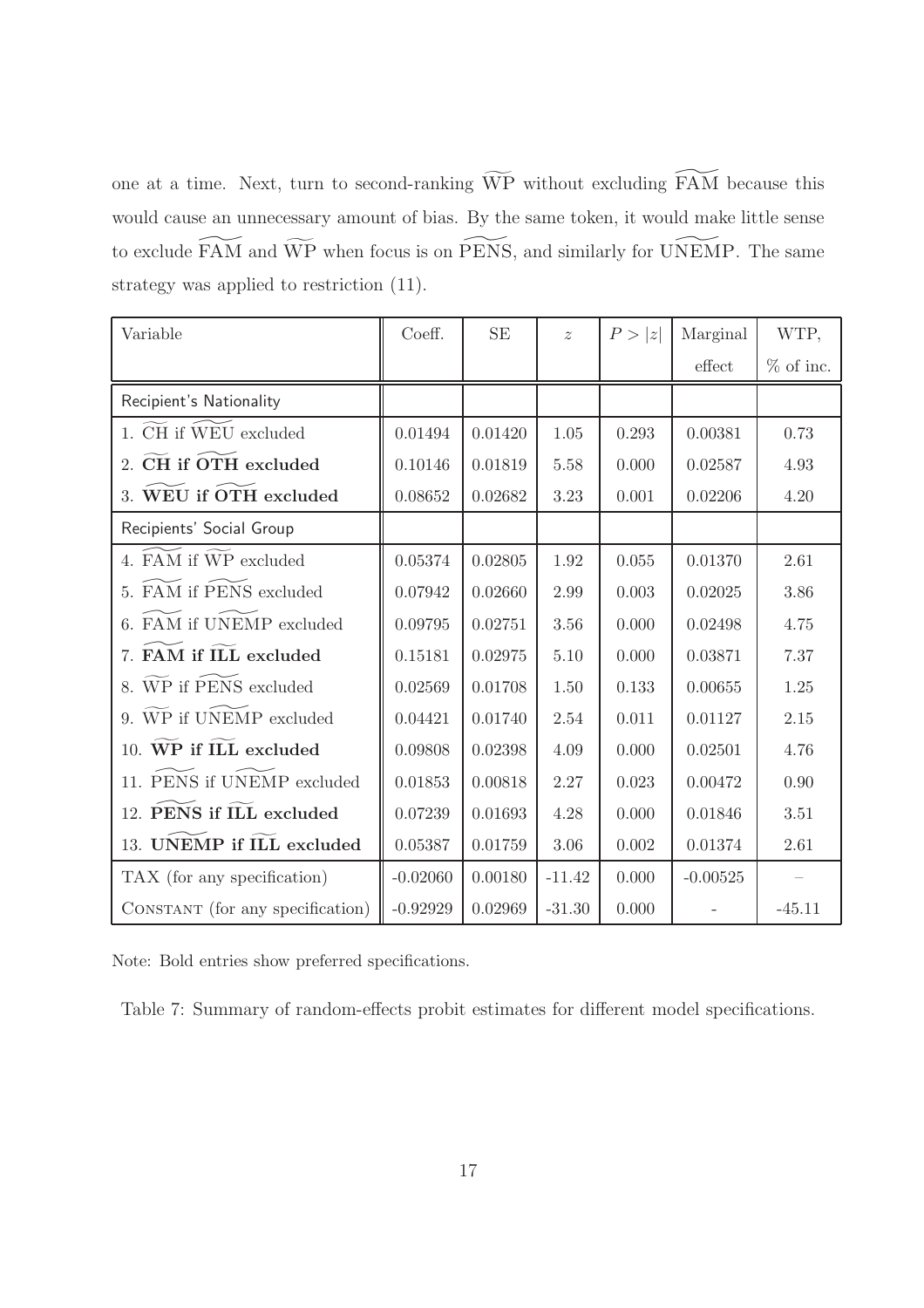For example, the WTP estimates entered on lines No. 1 and 12 of Table 7 are derived from the model

$$
\Delta \tilde{V}_{ij} = c_0 + \beta_1 \widetilde{WP}_j + \beta_2 \widetilde{UNEMP}_j + \beta_3 \widetilde{ILL}_j + \beta_4 \widetilde{FAM}_j +
$$

$$
+ \beta_5 \widetilde{CH}_j + \beta_6 \widetilde{WEU}_j +
$$

$$
+ \beta_7 \text{REDIST}_j + \beta_8 \text{TAX}_j + \varphi_{ij}.
$$

Estimation results are displayed in Tables 7 and 8. As was to be expected, the coefficient and marginal effect of  $FAM$  are most strongly affected when second-ranking  $\widetilde{WP}$ is excluded. The preferred estimate appears on line No. 7, with  $\widetilde{\text{ILL}}$  excluded. For  $\widetilde{\text{WP}}$ , it is the one on line No. 10, and for PENS, on line No. 12. With regard to recipient's nationality, the estimate with smaller bias presumably is the one on line No. 3 rather than No. 2. However, regardless of the exclusion restriction imposed, a higher share of the GDP devoted to any of the types of beneficiaries and nationalities has positive utility, while the price attribute (TAX) is negatively valued. Finally, the negative constant points to status quo bias.

Hypothesis 1, revolving around imperfect altruism, is derived both from behavioral economics and insurance theory. The preferred specifications (corresponding to lines No. 2 and No. 3 of Tables 7 and 8) indicate that WTP for redistribution is in favor of Swiss citizens, followed by Western European nationals and to the detriment of other nationalities (the dominated and hence residual category). Since the difference between the coefficients is not significant, this constitutes partial confirmation only of Hypothesis 1, which predicts a clear preference for redistribution benefitting Swiss nationals over one benefitting Western Europeans.

Based on the preferred specifications (in lines 7, 10, 12, and 13 of Tables 7 and 8), Hypothesis 2 receives a considerable measure of confirmation. Among the beneficiaries that cannot count on insurance, families with children rank first, followed by the working poor as predicted (the difference is significant). As to the beneficiaries enjoying insurance protection, pensioners precede the unemployed, again as predicted (here, the difference is insignificant). Contrary to Hypothesis 3, however, WTP for people with ill health is lowest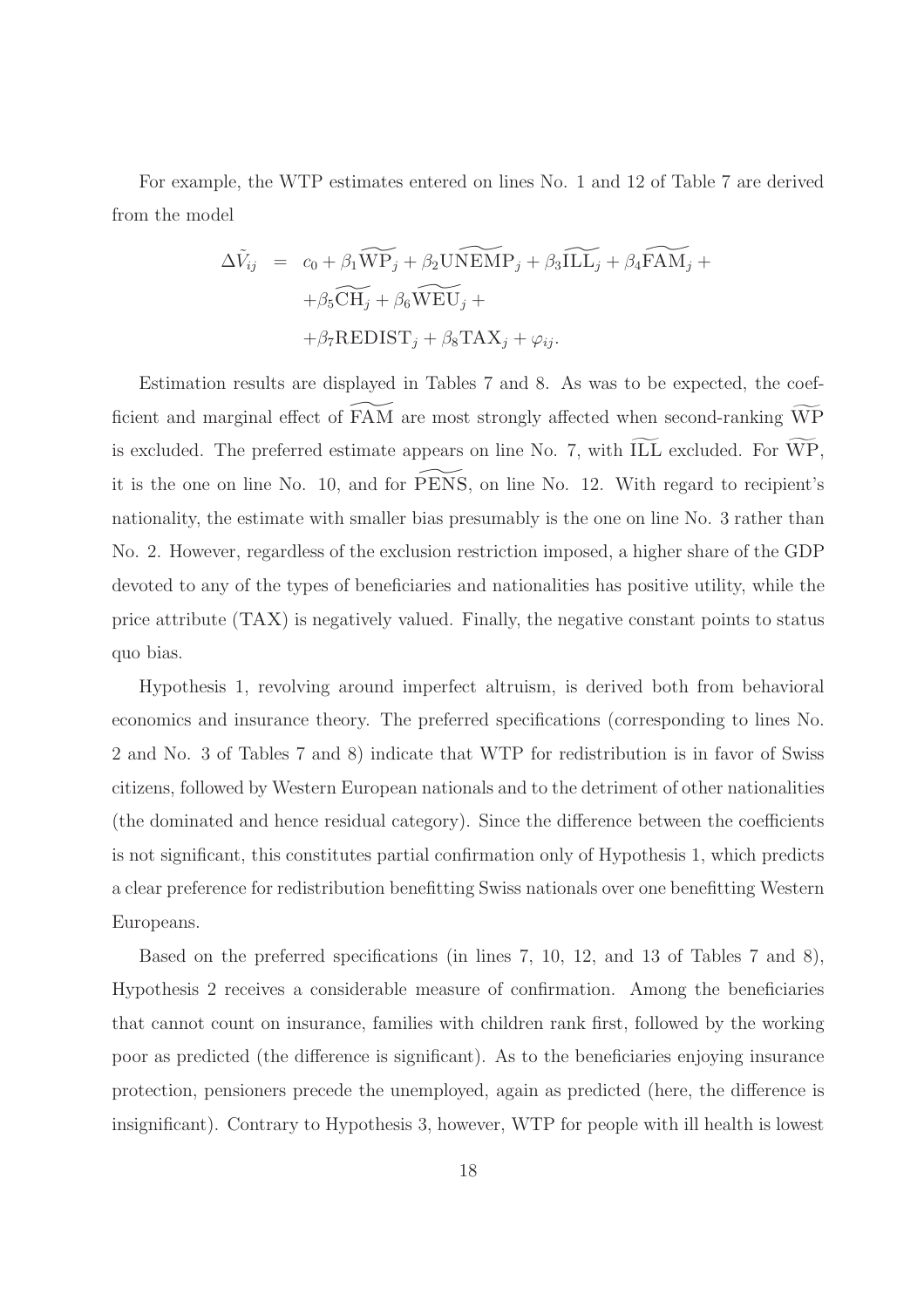| In favor of | to the detriment of $\parallel$ | WTP in % of income | WTP in CHF | SE in CHF |
|-------------|---------------------------------|--------------------|------------|-----------|
| 1. CH       | <b>WEU</b>                      | 0.73               | 33.47      | 37.97     |
| 2. CH       | <b>OTH</b>                      | 4.93               | 227.31     | 54.61     |
| 3. WEU      | <b>OTH</b>                      | 4.20               | 193.83     | 75.52     |
| 4. FAM      | <b>WP</b>                       | 2.61               | 120.40     | 75.59     |
| 5. FAM      | <b>PENS</b>                     | 3.86               | 177.94     | 71.82     |
| 6. FAM      | <b>UNEMP</b>                    | 4.75               | 219.45     | 75.89     |
| 7. FAM      | ILL                             | 7.37               | 340.13     | 83.55     |
| 8. WP       | <b>PENS</b>                     | 1.25               | 57.55      | 45.64     |
| 9. WP       | <b>UNEMP</b>                    | 2.15               | 99.05      | 47.54     |
| 10. WP      | ILL                             | 4.76               | 219.73     | 66.34     |
| 11. PENS    | <b>UNEMP</b>                    | 0.90               | 41.50      | 22.87     |
| 12. PENS    | ILL                             | 3.51               | 162.19     | 47.76     |
| 13. UNEMP   | ILL                             | 2.61               | 120.68     | 47.53     |
| CONSTANT    |                                 | $-45.11$           | $-2081.99$ | 223.36    |

of all<sup>4</sup> , causing them to be defined as the residual category (see above).

Note: Bold entries show preferred specifications.

Table 8: Mean marginal WTP values for reallocation of the redistributive budget between two groups of beneficiaries (in  $\%$  of monthly disposable income and in CHF, 1 CHF = 0.88 \$ in December 2008)

The estimation results obtained in this section do not allow to identify the presence of effects of imperfect altruism or insurance motivation. In order to be able to perform this

<sup>4</sup>A possible explanation for this result is the high amount of redistribution in Switzerland induced by its premium subsidization scheme. While competitive social health insurers must apply community rating, the insured receive a subsidy as soon as their premium exceeds a share of taxable income which varies between 8 and 12 percent, depending on the canton. In addition, there is a risk adjustment scheme which ultimately makes the 'good' risks pay even more to the benefit of 'bad' ones [see Zweifel and Frech (2016)]. Overall, respondents may have deemed redistribution in favor of people with ill health excessive in the status quo.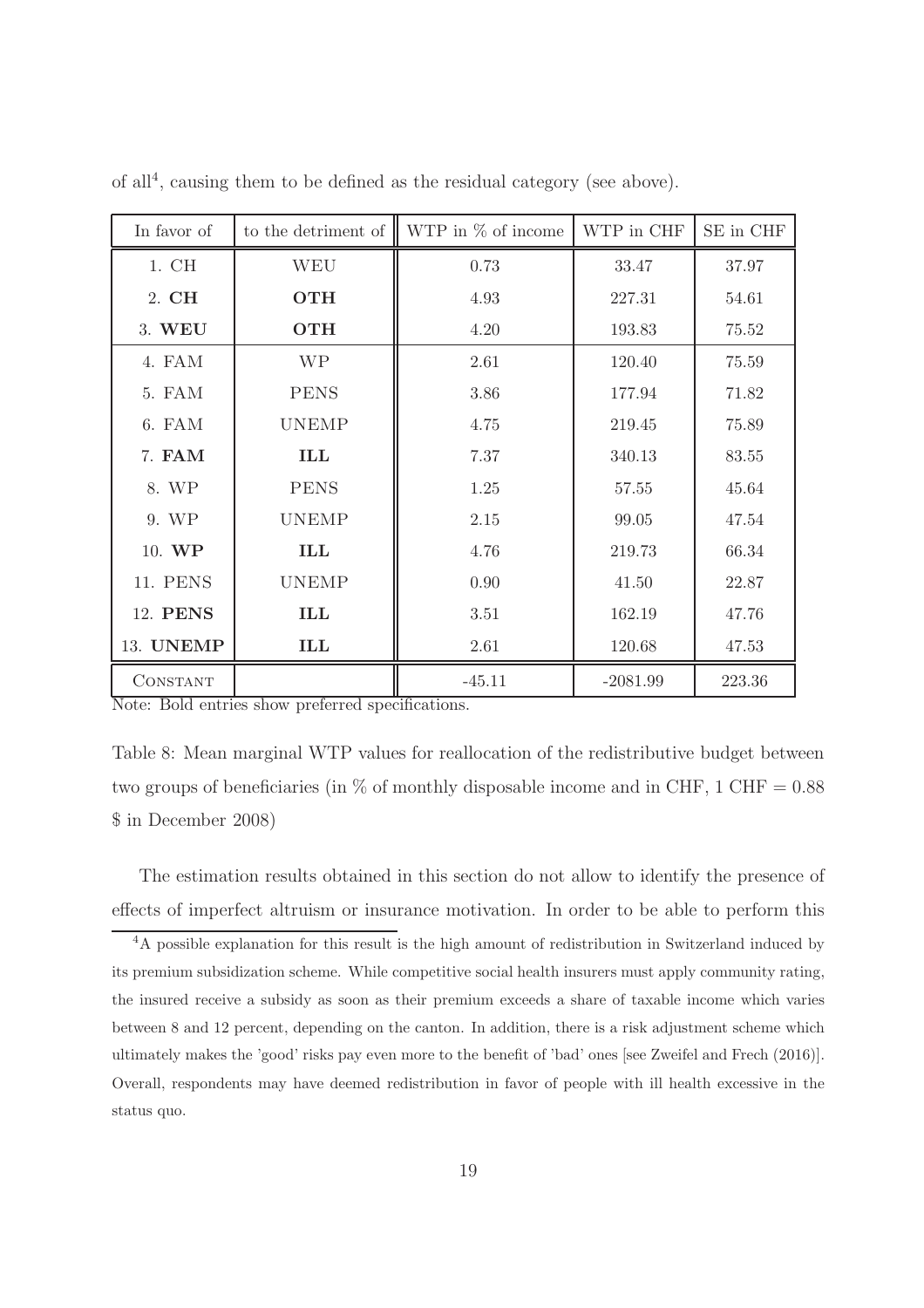identification, we need to interact the attributes of income redistribution with socioeconomic characteristics of the respondents. This calls for extensions of the basic model that are analyzed below.

#### 5.2 Extended Models: Testing Hypotheses 3 to 5

Hypotheses 3 to 5 of Section 2.2 make predictions regarding differences in WTP values between groups of respondents. The covariates of interest are age, expectations about unemployment, and family health status.

In order to estimate ceteris paribus effects, the attributes listed in Table 1 are interacted first with  $AGE60^+$ , a dummy variable indicating that the respondent is at least 60 years old. This gives rise to a first of four sets of interaction terms extending eq. (12).

# 5.2.1 Extended Model 1: Age and Demand for Old-Age Pensions vs Family Support (Hypothesis 3)

| in favor of |              | to the detriment of $\parallel$ WTP in $\%$ of income $\parallel$ WTP in CHF |        | SE in CHF |
|-------------|--------------|------------------------------------------------------------------------------|--------|-----------|
| A) FAM      | <b>PENS</b>  | 5.13                                                                         | 231.89 | 83.80     |
| B) WP       | <b>PENS</b>  | 0.47                                                                         | 21.05  | 62.35     |
| C) PENS     | <b>UNEMP</b> | 0.64                                                                         | 28.79  | 28.71     |
| PENS        | ILL          | 3.35                                                                         | 151.49 | 49.95     |

Table 9: Marginal WTP values for attributes (in % of monthly disposable average income and CHF, 1 CHF =  $0.88$  \$ in December 2008) derived for the age group 60 and older

Reestimation of equation (13) with all the attributes in linear and interacted form (using  $AGE60<sup>+</sup>$ ), imposing the exclusion in line No. 4 of Table 7, and using eq. (8) results in the WTP values displayed in Table 9 (entries A, B, C, D correspond to entries 5, 8, 11, 12 in Tables 7 and 8). Among respondents aged 60 or more, WTP for reallocating 1 percent of GDP to families to the detriment of pensioners amounts to 5.13 percent of the average monthly income in the sample. This is even higher than the 3.86 percent across all groups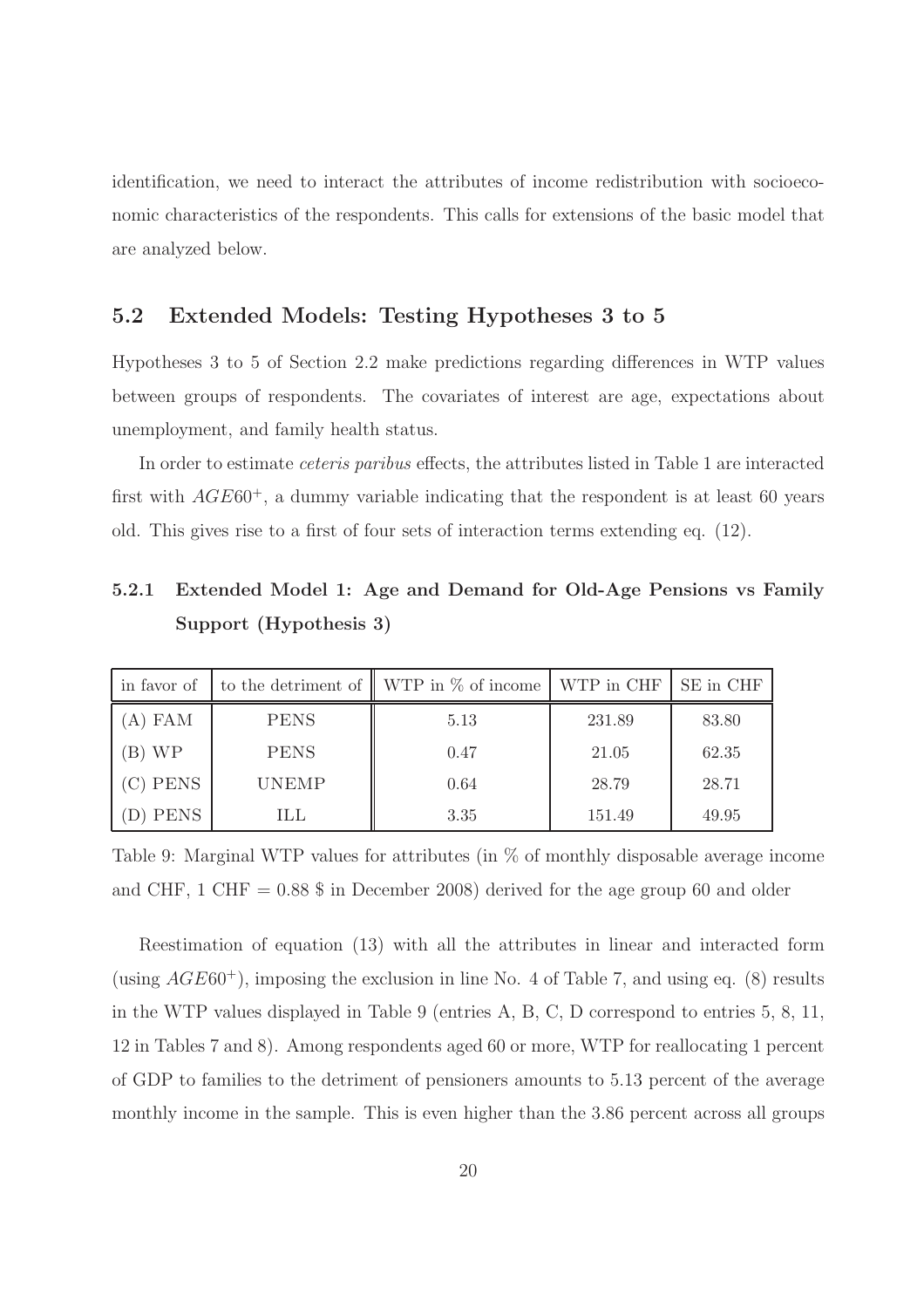(see line No. 5 of Tables 7 and 8). This is a contradiction of Hypothesis 3, stating that the demand for redistribution favoring old-age pensioners is expected to be particularly high in the group aged 60 and more. In turn, WTP for reallocating of 1 percent of GDP to the working poor is lower in this group (0.47 percent compared to 1.25 percent of income in line No. 8 of Table 8), but statistical significance is lacking. In the two cases where pensioners stand to benefit, WTP values in lines C, D of Table 9 are again below those of Table 8 (see lines No. 11 and 12). On the whole, Hypothesis 3 has to be rejected.

5.2.2 Extended Model 2: Employment Expectations and Demand for Unemployment Support (Hypothesis 4)

| in favor of |              | to the detriment of $\parallel$ WTP in % of income | WTP in CHF | SE in CHF |
|-------------|--------------|----------------------------------------------------|------------|-----------|
| E) WP       | <b>UNEMP</b> | 5.34                                               | 264.80     | 118.86    |
| (F) PENS    | <b>UNEMP</b> | 1.02                                               | 50.73      | 45.27     |
| G) FAM      | <b>UNEMP</b> | $-4.12$                                            | $-204.32$  | 157.61    |
| UNEMP       | ILL          | $-0.88$                                            | $-43.73$   | 91.43     |

Table 10: Marginal WTP values for attributes (in  $\%$  of monthly disposable average income) derived for the respondents who expect to be unemployed during the next two years

This time, equation (13) is complemented with all attributes interacted with the dummy variable UEXP, indicating that the respondent expects to become or remain unemployed during the next two years. This extended model allows a test of Hypothesis 4, stating that the demand for unemployment support is particularly high among respondents with expectations to lose their job or to remain unemployed. Here, we observe two statistically significant differences in preferences between respondents with these expectations and others (entries E, F, G, H in Table 10 correspond to entries 9, 11, 6, 13 in Table 8, respectively). Marginal WTP for a reallocation of 1 percent of GDP from the unemployed to families with children exhibited by this group (line G) is  $-4.12$  percent of monthly income, significantly lower than for the general population (4.75 percent, line 6), thus supporting the hypothesis. However, when it comes to the question of whether the social budget should more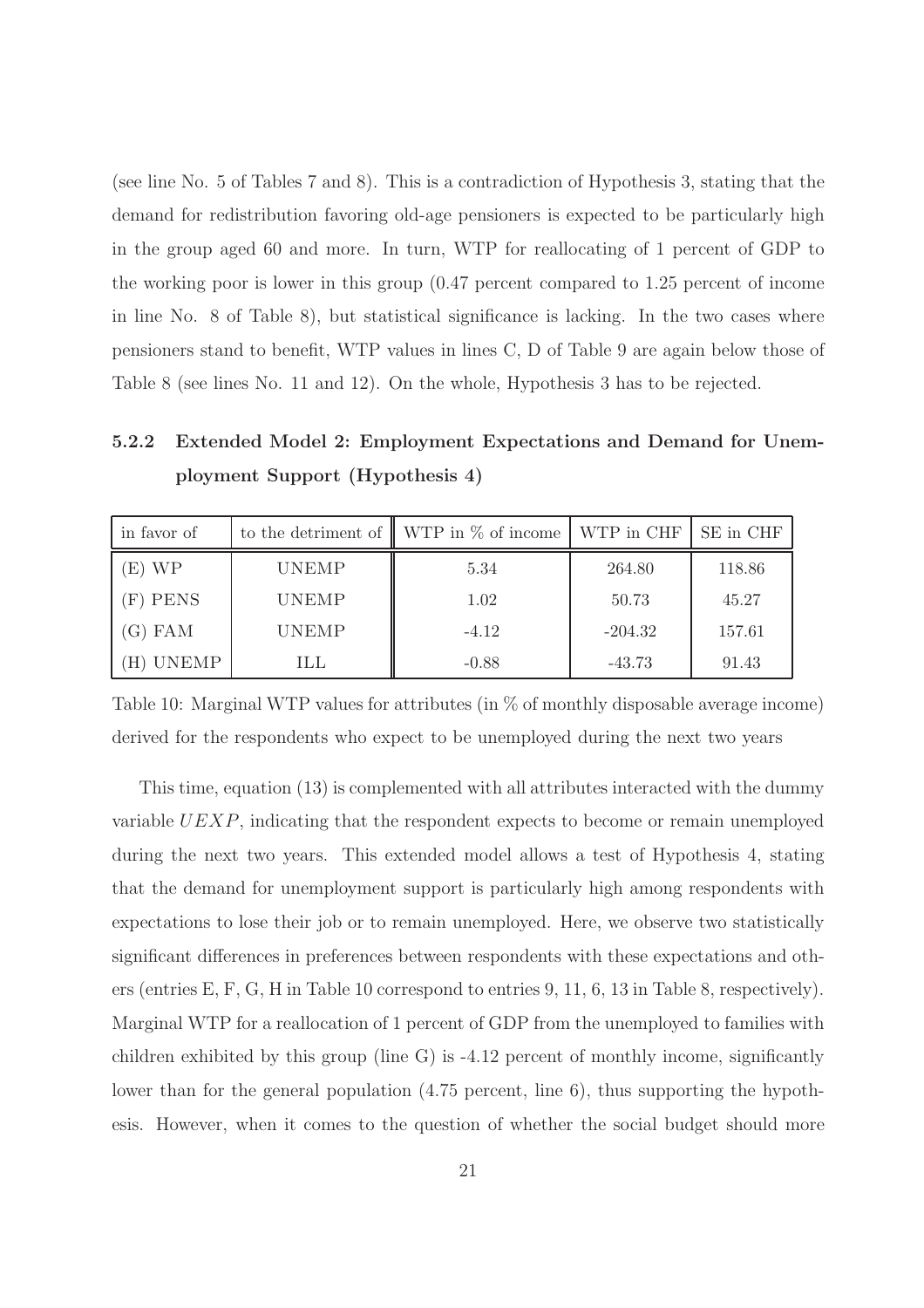strongly benefit the unemployed to the detriment of people with ill health (line H), those who expect to be unemployed are surprisingly against this as well, exhibiting a marginal WTP of  $-0.88$  compared to  $+2.61$  percent of monthly disposable income in the general population (line 13 of Table 8). Thus, Hypothesis 4 cannot be accepted in its entirety.

5.2.3 Extended Model 3: Health Status and Demand for Support of People with Ill Health (Hypothesis 5)

| in favor of |     | to the detriment of $\parallel$ WTP in $\%$ of income $\parallel$ WTP in CHF |        | SE in CHF |
|-------------|-----|------------------------------------------------------------------------------|--------|-----------|
| I) WP       | ILL | 4.41                                                                         | 202.93 | 65.62     |
| K) UNEMP    | ILL | 3.09                                                                         | 142.11 | 43.57     |
| (L) PENS    | ILL | 3.57                                                                         | 164.60 | 42.22     |
| (M) FAM     | ILL | 6.51                                                                         | 299.79 | 82.67     |

Table 11: Marginal WTP values for attributes (in % of monthly disposable average income) derived for the respondents who experience health problems among their relatives

Finally, we consider an extension of the basic model by including the dummy variable ILLF AM for the health status of respondents' family members and themselves. Hypothesis 5 states that WTP for redistribution in favor of people in ill health is expected to be especially high among those who experience health problems, including their close relatives. However, estimation results (see Table 11 with entries I, K, L, M corresponding to entries 10, 13, 12, 7 of Table 8) suggest that family health status does not have an impact on preferences for the composition of the redistribution portfolio. For example, respondents with health problems have a WTP amounting to 4.41 percent of average income for redistributing income in favor of the working poor to the detriment of people with ill health (line I), no different from the 4.76 percent in the general population (line 10 of Table 8). The 'no difference' finding also holds true for the other three ways to distribute income away from the unemployed (lines K, L, M of table 11 compared to lines 13, 12, 7 of Table 8). Therefore, Hypothesis 5 is not confirmed.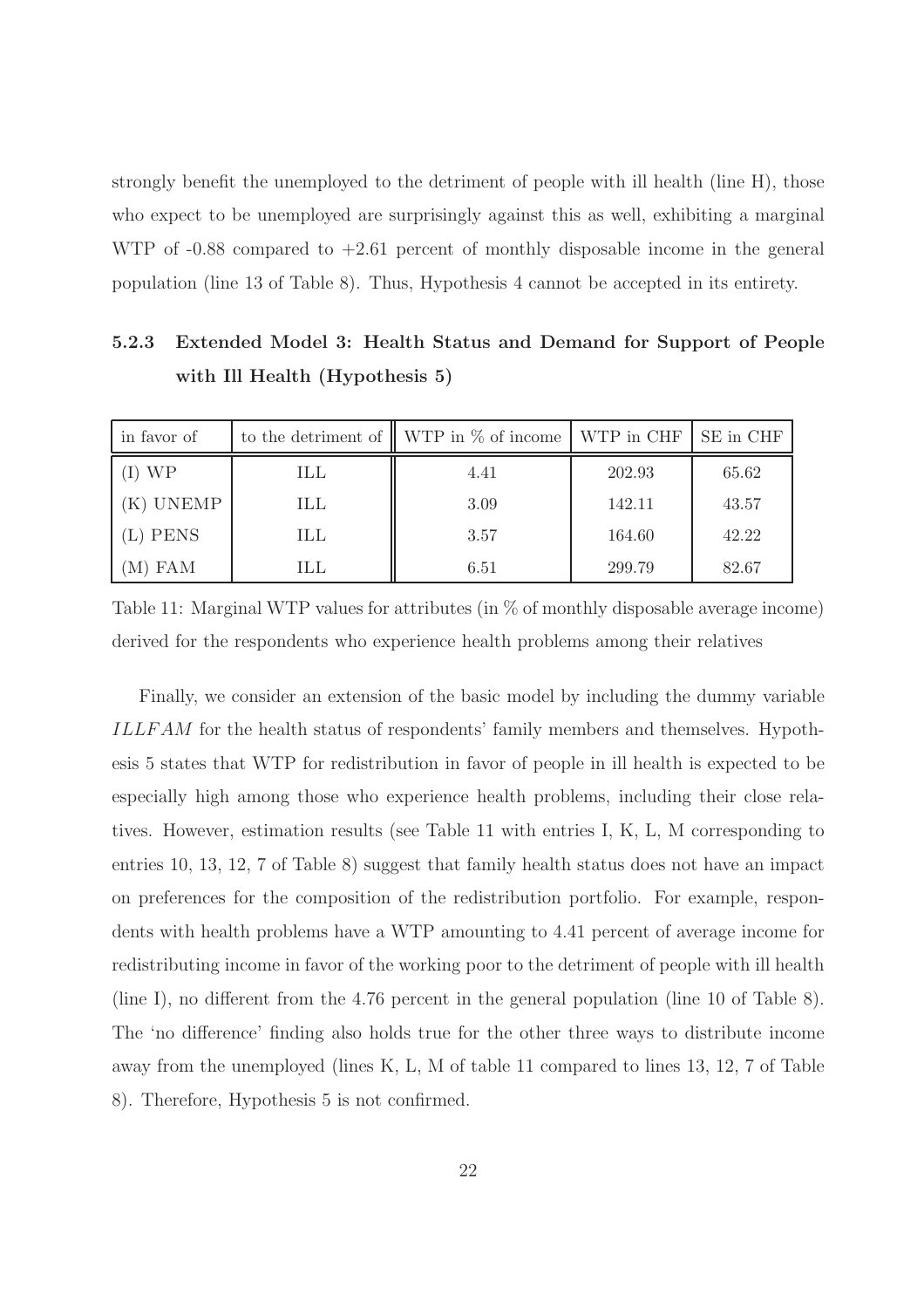### 6 Conclusion and Discussion

In this paper, we elicited Swiss citizens' willingness to pay (WTP) for the composition of the public redistributive budget through a Discrete Choice experiment performed in 2008. The theoretical background is provided both by the insurance and the imperfect altruism motivation for income redistribution, resulting in five hypotheses.

Hypothesis 1 states that WTP for redistribution in favor of Swiss citizens is highest, followed by immigrants from Western European countries and from the remaining countries. It is partially confirmed in that WTP in favor of the first two groups dominates that in favor of recipients from other parts of the world, but without the predicted difference between Swiss and Western European nationals.

Hypothesis 2 predicts that WTP for redistribution is particularly high if beneficiaries are exposed to major risks that are not insured, namely to have children and to belong to the working poor in the case of Switzerland. Beneficiaries facing a risk that is mitigated by mandatory insurance (illness, unemployment, old age) are predicted to trigger lower WTP for redistribution. Since this ranking is confirmed with one exception, Hypothesis 2 receives a good deal of empirical support.

Hypothesis 3, predicting the demand for redistribution favoring old-age pensioners to be highest among those close to or beyond retirement age, has to be rejected. Hypothesis 4, stating that the demand for unemployment support is especially marked among respondents expecting to be unemployed, can only be confirmed with respect to the trade-off between the unemployed and families with children. Hypothesis 5, stating that WTP for redistribution in favor of people with ill health is particularly high among those who experience health problems including their close relatives, cannot be confirmed due to a lack of statistical significance.

On the whole, the insurance motive as an explanation of the demand for income redistribution receives limited empirical support in this study. This is the more remarkable as the design of this Discrete Choice Experiment permits respondents to express their preferences not only concerning the total amount of redistribution but also with regard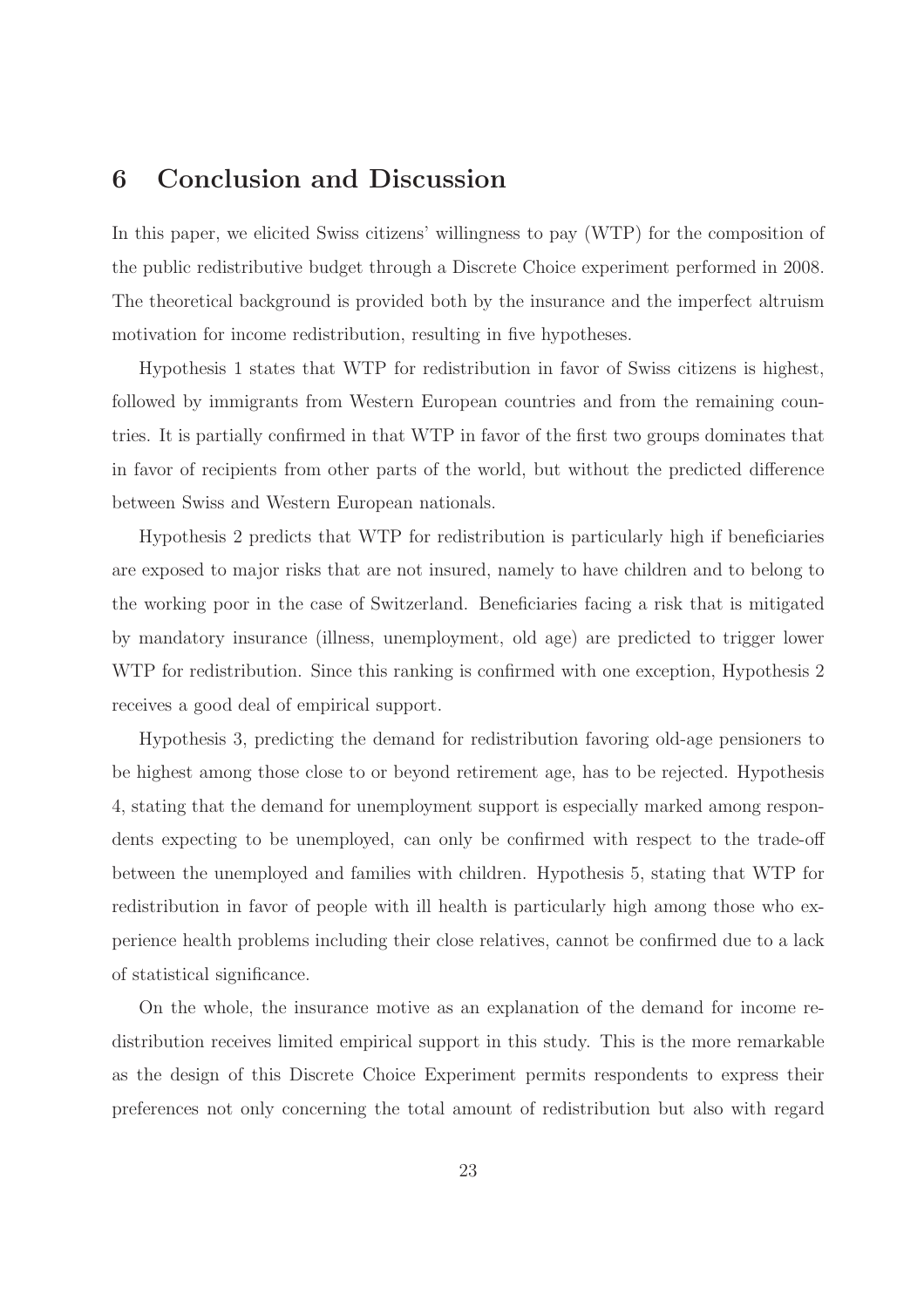to the allocation of the available funds to competing uses. It is in this second context where the insurance motive should become important in principle because individuals can predict to some extent the allocation that may be in their future interest. The failure to find the predicted effects points to other motives for income redistribution, in particular 'pure' altruism among the aged in favor of younger segments of the population who bear the burden of raising a family while facing the risks of becoming a working poor and a person with ill health. That altruism, at least of the 'imperfect' variety, may be at work is indicated by the fact that there is positive WTP for redistribution in favor of Western European migrants to Switzerland.

In sum, the view of income redistribution as a way of providing insurance against a miserable life at the bottom of the income distribution receives empirical support from this experiment, but only to the extent that WTP values broadly reflect the degree to which recipients are exposed to risks not covered by social insurance. The more specific variant of this insurance view, relating types of beneficiaries (e.g. pensioners) to respondents' current status (e.g. age above 60) has to be rejected.

In addition, the finding that Swiss preferences for redistribution are tilted against migrants from culturally distant countries suggests an important role for imperfect altruism. It would be worthwhile to explore the precise role of this type of altruism in future work. While perfect altruism does not put constraints on how to slice the pie in public redistribution policy, imperfect altruism conditions citizens' support of policy on the perceived cultural distance between financiers and beneficiaries. However, a suggestion for policy that can be drawn from the available evidence is that programs designed to modify the distribution of income need to take the cultural distance between payers and (foreign) beneficiaries into account in order to find the support of a majority of citizens.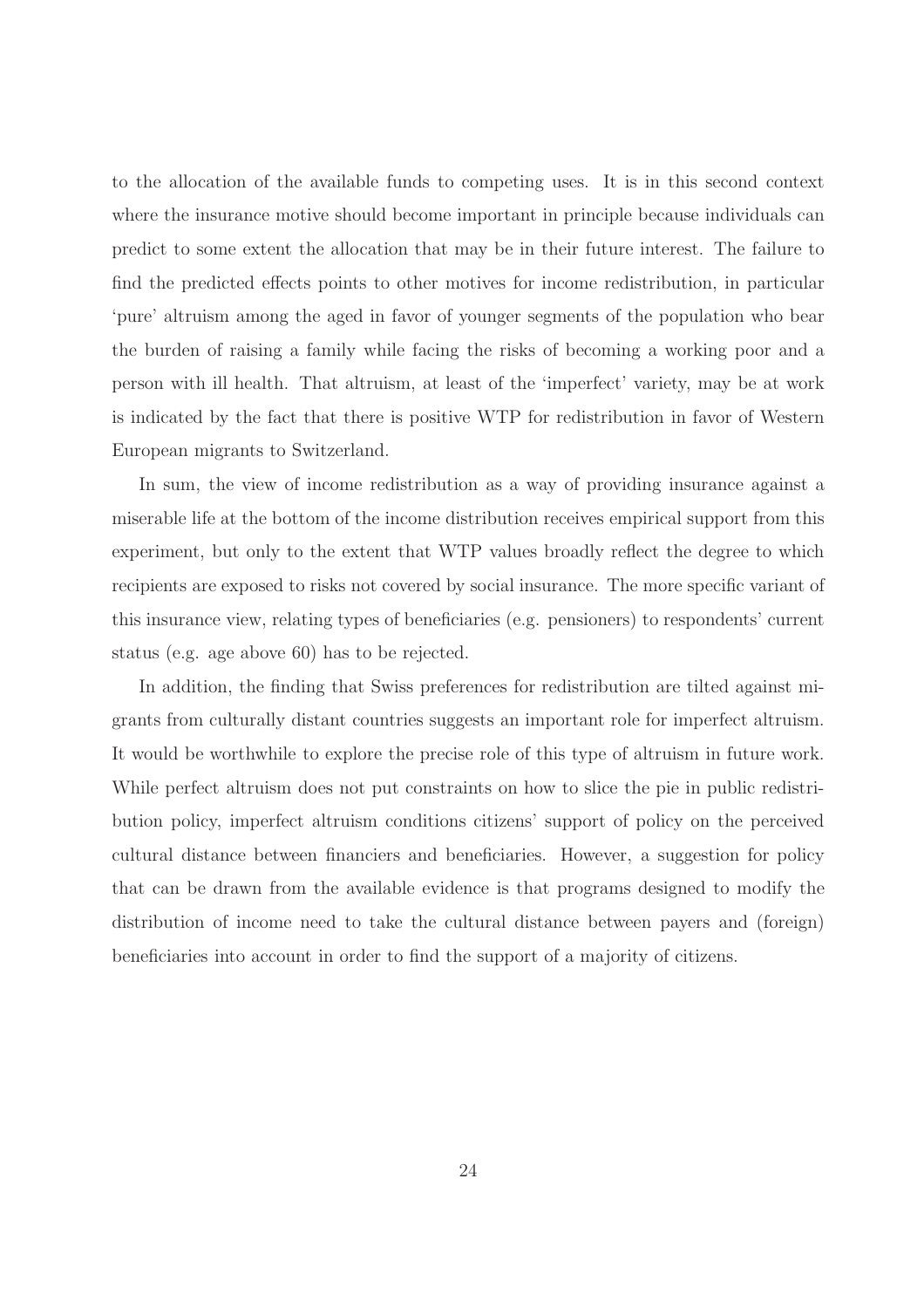# References

- Akkoyunlu, S., Neustadt, I. and Zweifel, P. (2009). Why Does the Amount of Income Redistribution Differ between United States and Europe? The Janus Face of Switzerland, SOI Working Paper No. 0810, University of Zurich, Socioeconomic Institute.
- Alesina, A. and Angeletos, G.-M. (2005). Fairness and Redistribution, The American Economic Review 95(4): 960–980.
- Alesina, A. and Giuliano, P. (2010). Preferences for Redistribution, in: Handbook of Social Economics, by J. Benhabib, M. Jackson and A. Bisin (eds.), vol. 1A, North Holland: 93–131.
- Alesina, A. and La Ferrara, E. (2005). Preferences for Redistribution in the Land of Opportunities, Journal of Public Economics 89: 897–931.
- Beck, J. H. (1994). An Experimental Test of Preferences for the Distribution of Income and Individual Risk Aversion, Eastern Economic Journal 20(2): 131–145.
- Becker, K. and Zweifel, P. (2008). Age and choice in health insurance, The Patient: Patient-Centered Outcomes Research 1(1): 27–40.
- Ben-Akiva, M. E. and Lerman, S. R. (1985). Discrete Choice Analysis, MIT Press.
- Benabou, R. and Ok, E. (2001). Social Mobility and the Demand for Redistribution: the POUM Hypothesis, Quarterly Journal of Economics 116(2): 447–487.
- Benabou, R. and Tirole, J. (2006). Belief in a Just World and Redistributive Politics, Quarterly Journal of Economics 121(2): 699–746.
- BFS (2005). Sterbetafeln für die Schweiz 1998/2003, BFS Report on Survival Tables in Switzerland, Swiss Federal Statistical Office (BFS), Neuchâtel.
- BFS (2008). Familien in der Schweiz: Statistischer Bericht 2008, BFS Report on Families in Switzerland, Swiss Federal Statistical Office (BFS), Neuchâtel.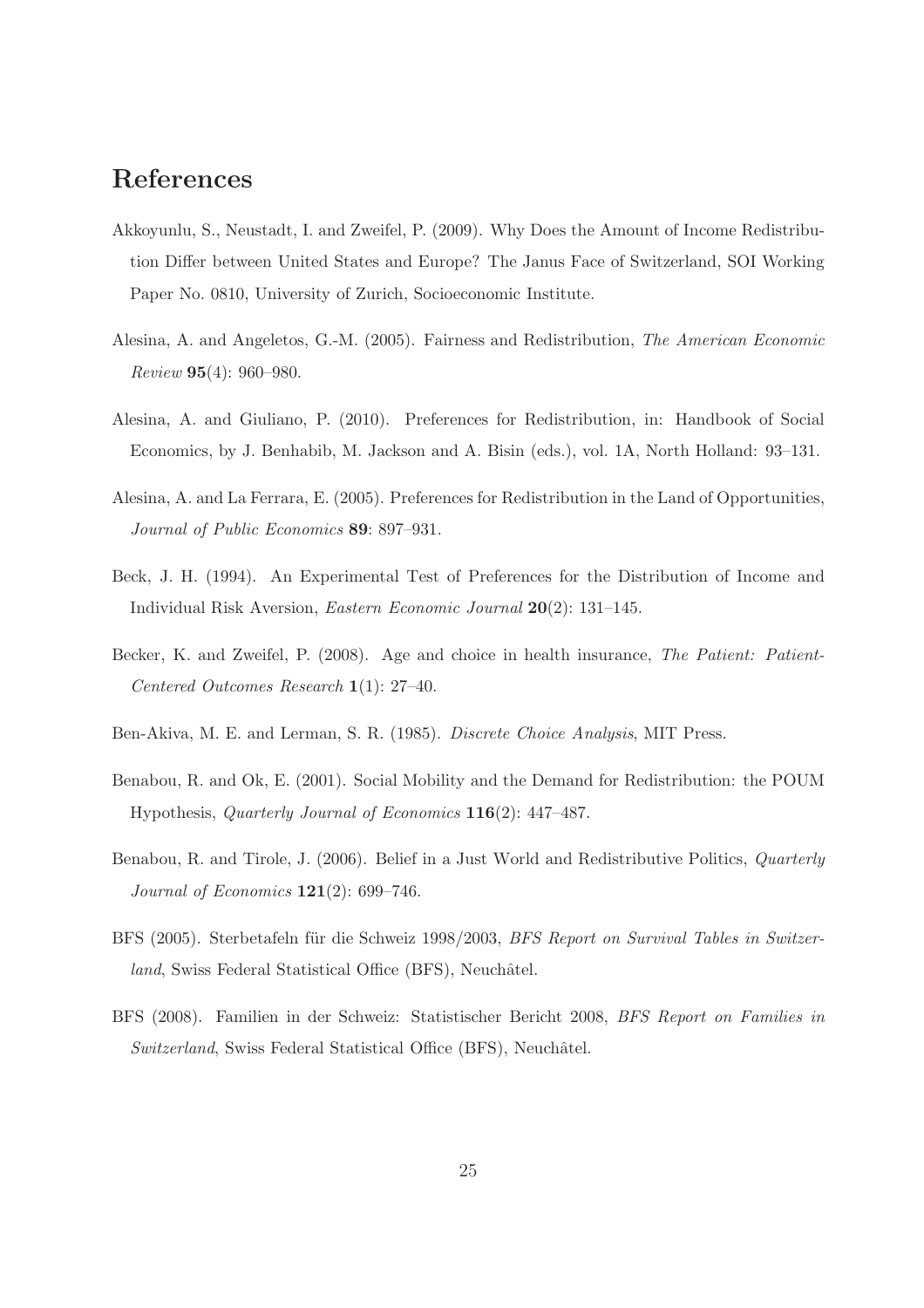- BFS (2010). Lebensbedingungen in der Schweiz 2009: Resultate der Erhebung über die Einkommen und die Lebensbedingungen (SILC), BFS Report on a Survey regarding Incomes and Livelihood in Switzerland, Swiss Federal Statistical Office (BFS), Neuchâtel.
- Boeri, T., Boersch-Supan, A. and Tabellini, G. (2002). Pension Reforms and the Opinions of European Citizens, The American Economic Review 92(2): 396–401.
- Boeri, T., Boersch-Supan, A., Tabellini, G., Moene, K. O. and Lockwood, B. (2001). Would You Like to Shrink the Welfare State? A Survey of European Citizens, *Economic Policy* 16(32): 7–50.
- Carlsson, F. and Martinsson, P. (2003). Design Techniques for Stated Preference Methods in Health Economics, Health Economics 12: 281–294.
- Corneo, G. and Fong, C. (2008). What's the Monetary Value of Distributive Justice?, Journal of Public Economics 92: 289–308.
- Fong, C. (2001). Social Preferences, Self-Interest, and the Demand for Redistribution, Journal of Public Economics 82: 225–246.
- Fong, C., Bowles, H. and Gintis, H. (2006). Strong Reciprocity and the Welfare State, in: Handbook of the Economics of Giving, Altruism and Reciprocity, . Vol. 2, Ch. 23.
- Greene, W. H. (2000). Econometric Analysis, 4th edn, Prentice Hall.
- Hensher, D. A., Louviere, J. J. and Swait, J. D. (1999). Combining Sources of Preference Data, Journal of Econometrics 89(1–2): 197–221.
- Hirschman, A. and Rothschild, M. (1973). The Changing Tolerance of Income Inequality in the Course of Economic Development, Quarterly Journal of Economics 87(4): 544–566.
- Hole, A. R. (2007). A Comparison of Approaches to Estimating Confidence Intervals for Willingness to Pay Measures, Health Economics 16: 827–840.
- Lancaster, K. (1971). Consumer Demand: A New Approach, Columbia University Press.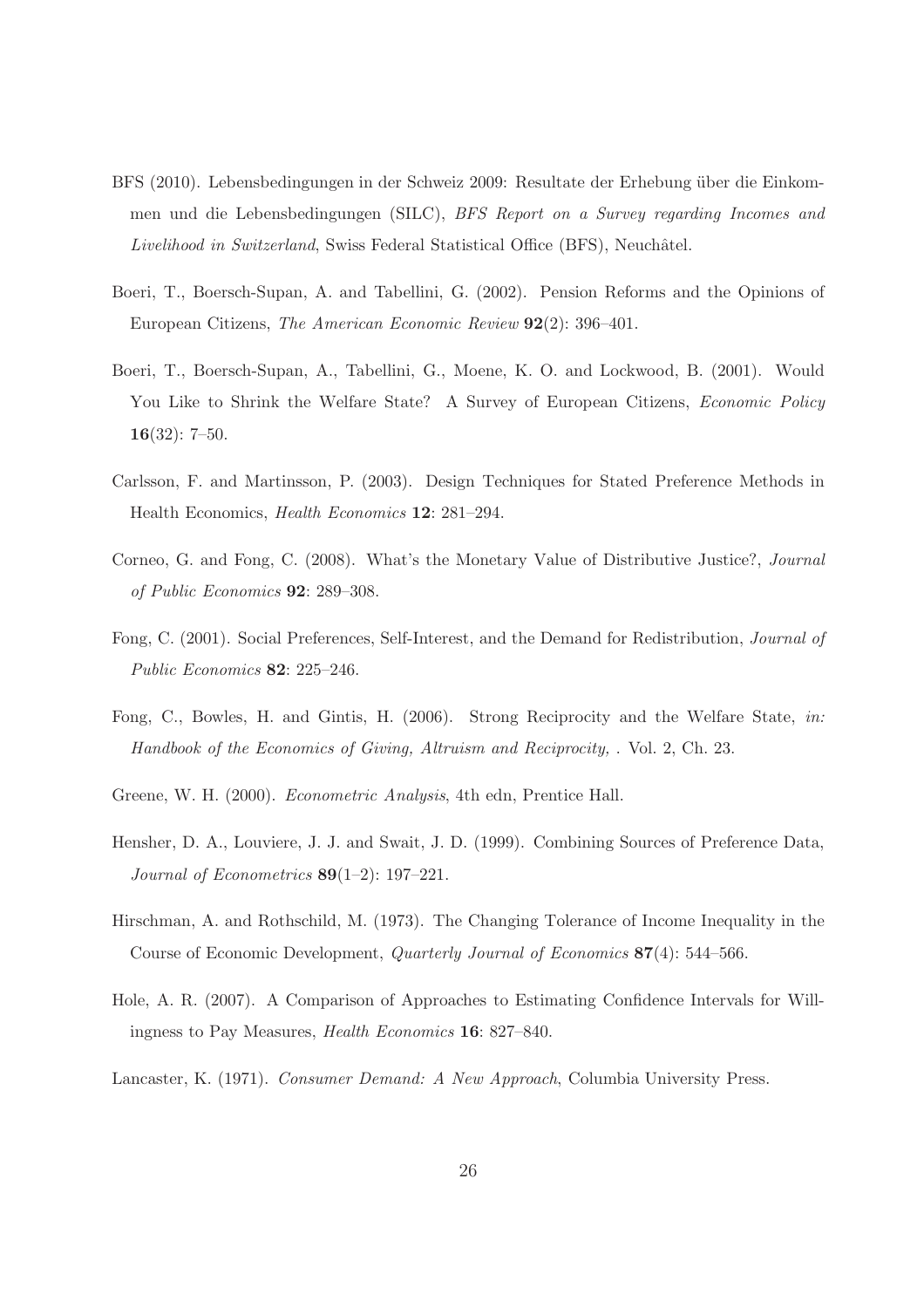- Lizzeri, A. and Persico, N. (2001). The Provision of Public Goods under Alternative Electoral Incentives, The American Economic Review 91(1): 225–239.
- Louviere, J. J., Hensher, D. A. and Swait, J. D. (2000). Stated Choice Methods Analysis and Application, Cambridge University Press.
- Luce, D. (1959). Individual Choice Behavior, Wiley and Sons, New York.
- Manski, C. F. and Lerman, S. F. (1977). The Estimation of Choice Probabilities from Choice Based Samples, Econometrica 45(8): 1977–1988.
- McFadden, D. (1974). Conditional Logit Analysis of Quantitative Choice Behavior, in: Frontiers of Economics, pp. 105–142. ed. P. Zarembka, Academic Press, New York.
- McFadden, D. (1981). Econometric Models of Probabilistic Choice, in: Structural Analysis of Discrete Data with Econometric Applications, pp. 198–272. ed. by Ch. Manski and D. McFadden, MIT Press.
- McFadden, D. (2001). Economic Choices, The American Economic Review 91(3): 351–378.
- Meltzer, A. H. and Richard, S. F. (1981). A Rational Theory of the Size of Government, Journal of Political Economy 89(5): 914–927.
- Merino-Castello, A. (2003). Eliciting Consumers' Preferences Using Stated Preference Discrete-Choice Models: Contingent Ranking versus Choice Experiment, University Pompeu Fabra Economics and Business Working Paper No. 705.
- Milesi-Ferretti, G. M., Perotti, R. and Rostagno, M. (2002). Electoral Systems and Public Spending, Quarterly Journal of Economics 117: 609–657.
- Neustadt, I. (2011). Do Religious Beliefs Explain Preferences for Income Redistribution? Experimental Evidence, CESifo Economic Studies 57(4): 623–652.
- Neustadt, I. and Zweifel, P. (2009). Economic Well-Being, Social Mobility, and Preferences for Income Redistribution: Evidence from a Discrete Choice Experiment, SOI Working Paper 0909, University of Zurich, Socioeconomic Institute.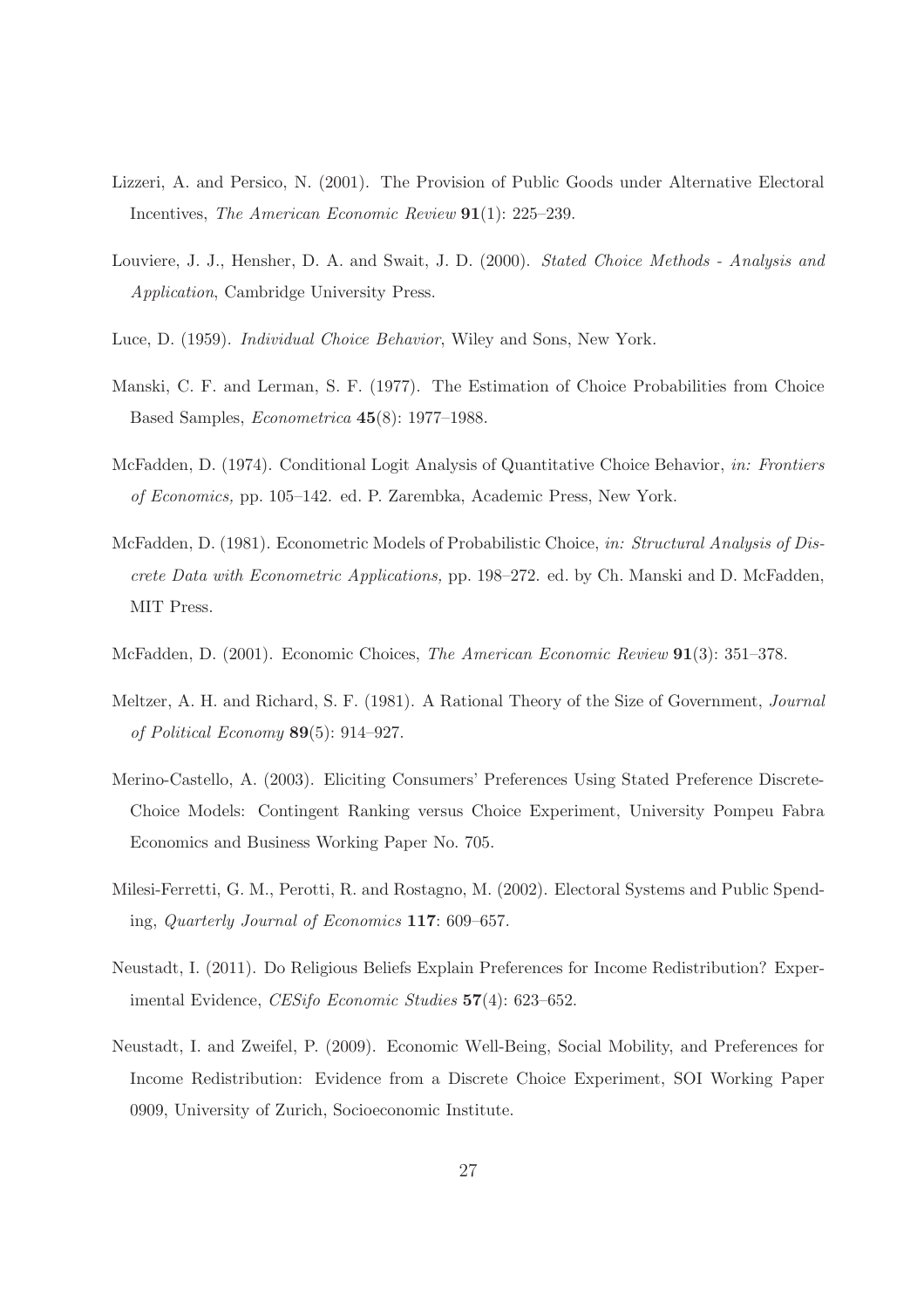- Neustadt, I. and Zweifel, P. (2015). Is the Welfare State Sustainable? Experimental Evidence, International Journal of Economics and Finance 7(6): 60–79.
- OBSAN (2010). Gesundheit im Kanton Freiburg: Ergebnisse aus der Schweizerischen Gesundheitsbefragung 2007, *OBSAN Report 43 on the Swiss Health Survey*, Swiss Health Observatory (OBSAN), Fribourg.
- Persson, T. and Tabellini, G. (2000). Political Economics: Explaining Economic Policy, MIT Press.
- Persson, T. and Tabellini, G. (2003). The Economic Effects of Constitutions, Munich Lectures in Economics, MIT Press.
- Rawls, J. (1999). A Theory of Justice, Belknap Press of Harvard University Press.
- Roberts, K. W. S. (1977). Voting over Income Tax Schedules, Journal of Public Economics 8: 329–340.
- Romer, T. (1975). Individual Welfare, Majory Voting, and the Properties of a Linear Income Tax, Journal of Public Economics 4: 163–185.
- Ryan, M. (2004). A Comparison on Stated Preference Methods for Estimating Monetary Values, Health Economics 13(3): 291–296.
- Samuelson, P. A. (1938). A Note on the Pure Theory of Consumer's Behaviour, Economics 5(17): 61–71.
- SECO (2010). Arbeitslosigkeit in der Schweiz 2009, BFS/SECO Report on Unemployment in Switzerland, State Secretariat for Economic Affairs (SECO), Neuchâtel.
- Telser, H. (2002). Nutzenmessung im Gesundheitswesen (Measurement of Utility in Health Care), Kovač, Hamburg.
- Zweifel, P. and Frech, H. I. (2016). Why optimal payment for healthcare providers can never be optimal under community rating, Applied Health Economics and Health Policy 14(1): 9–20.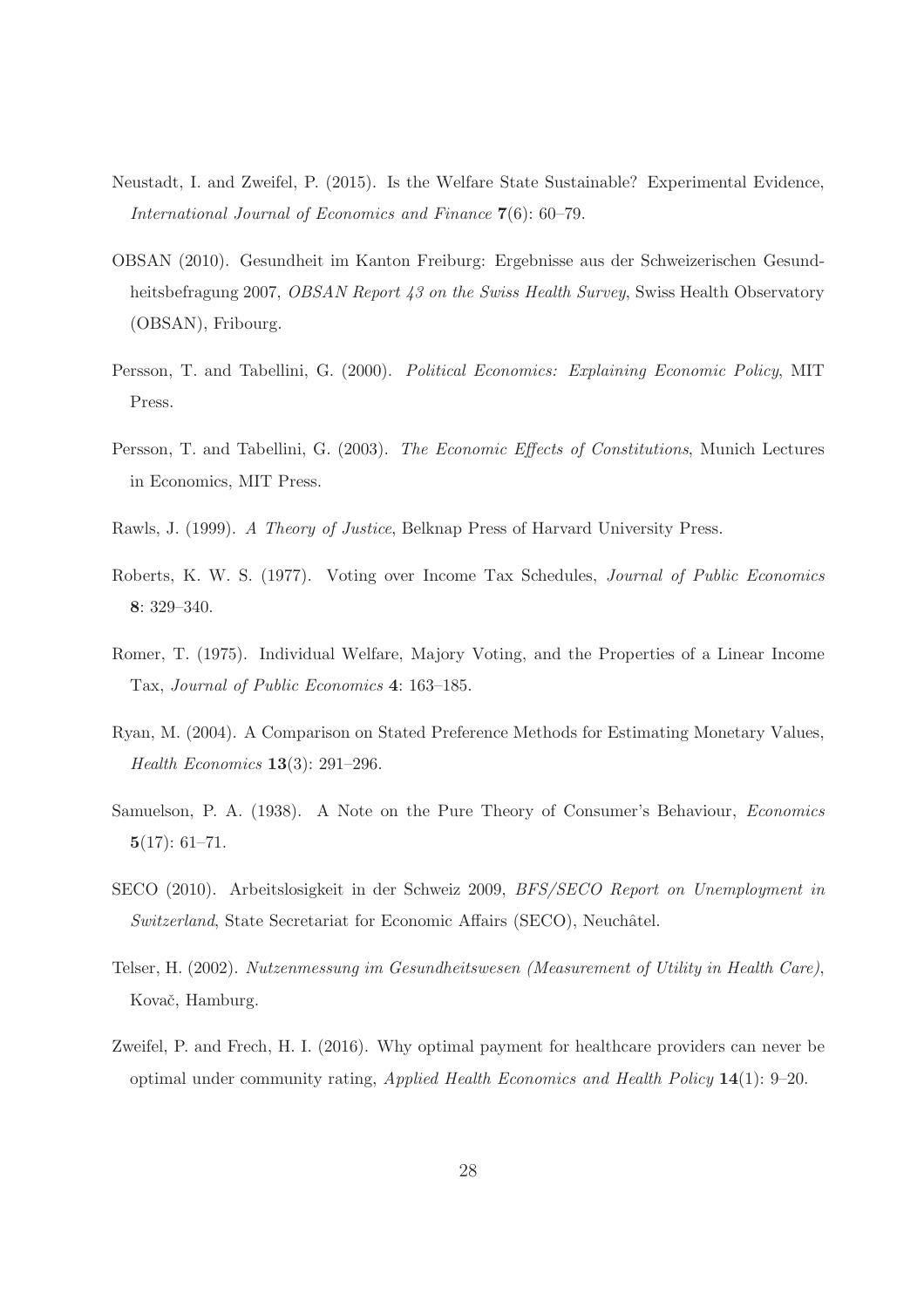# A Appendix

Exhibit 1: Status Quo Card (current state of redistribution)

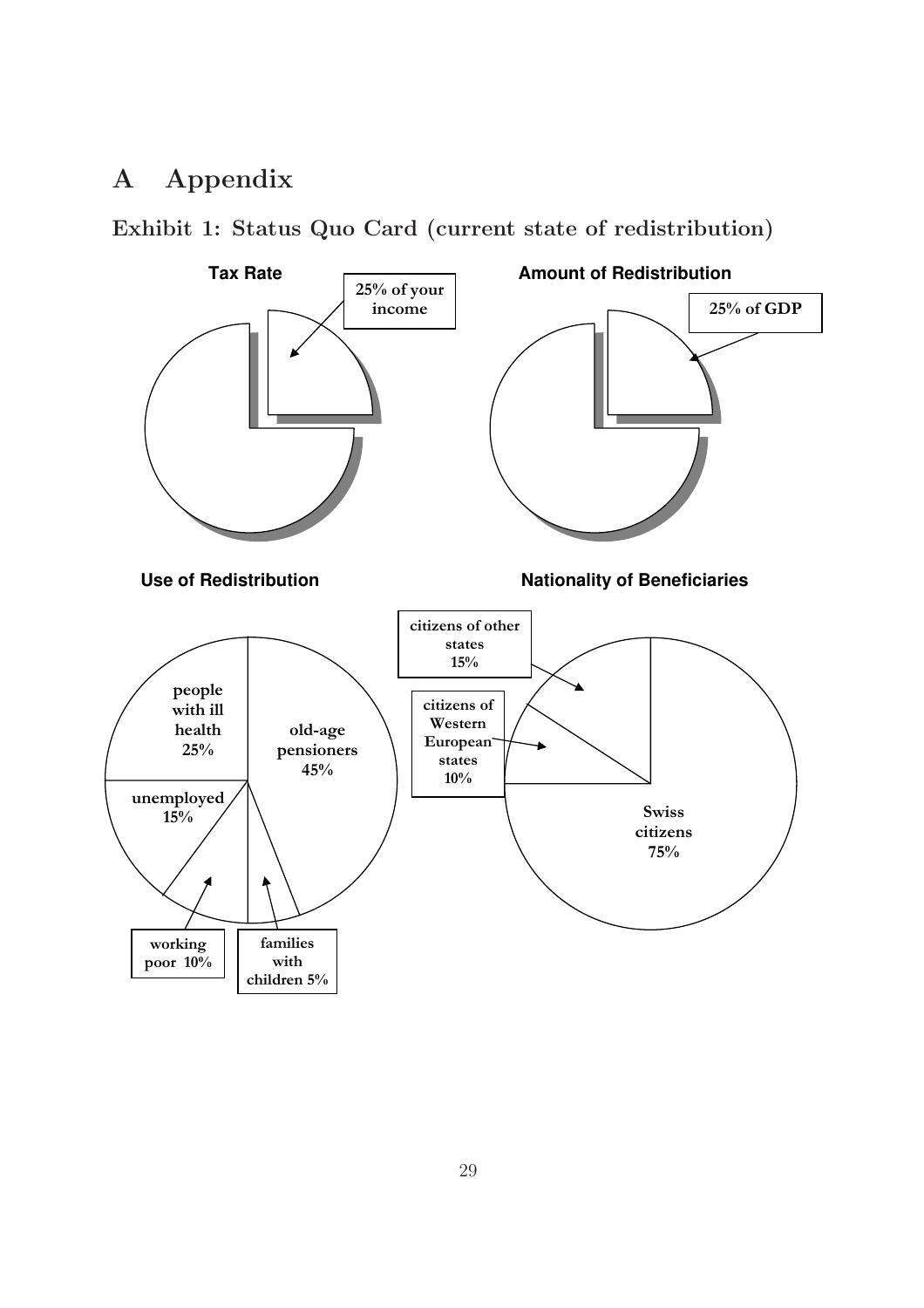

### Exhibit 2: Card for Alternative No. 1

 $\mathsf{r}$